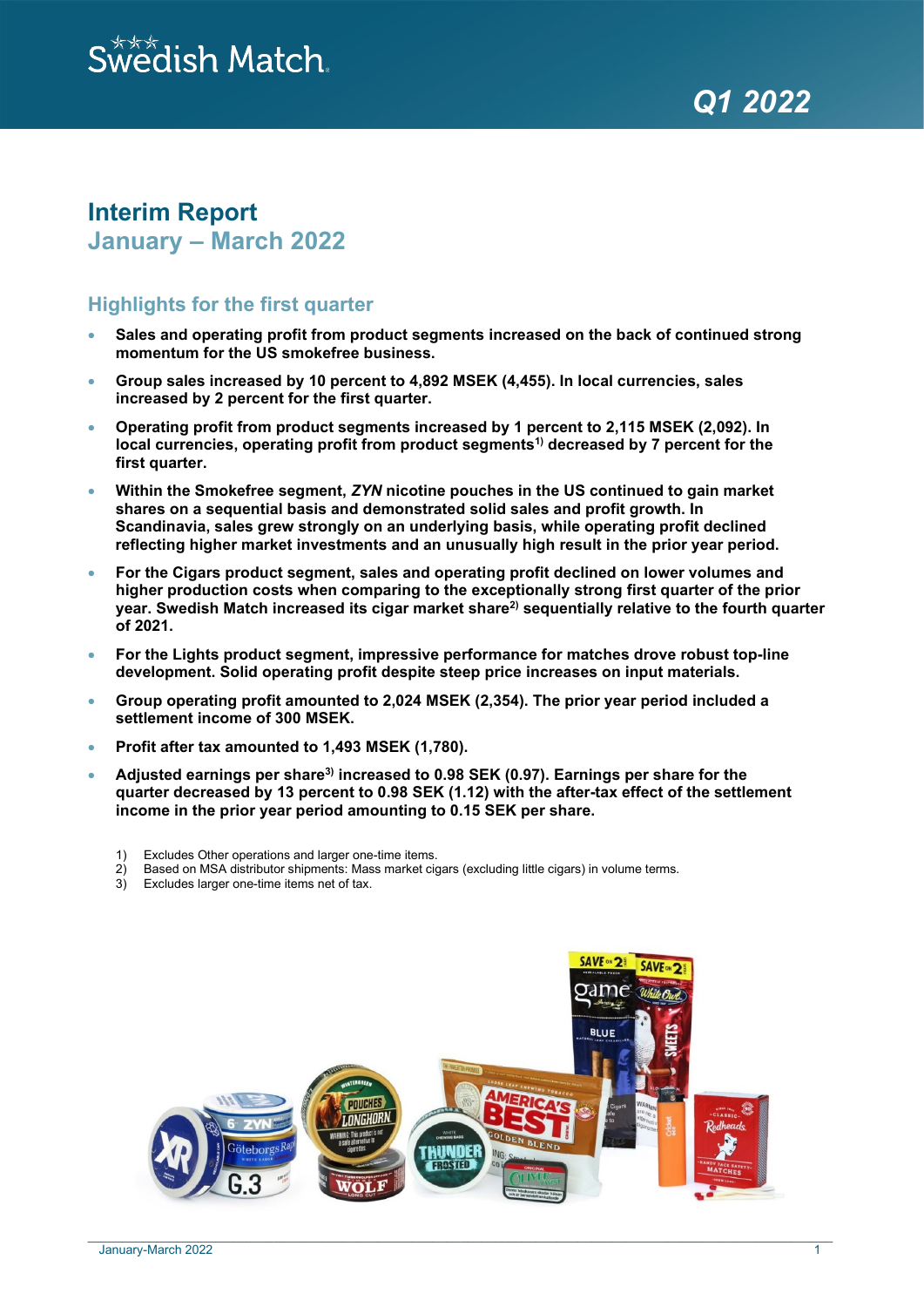# **CEO Lars Dahlgren comments: Good start to the year and great growth opportunities ahead**

Many of our businesses demonstrated continued strength and momentum during the first quarter of 2022, with nicotine pouches leading the way. Yearon-year financial comparisons mask the true underlying strength of our performance due to unusual factors, largely of a one-time nature, that contributed to an exceptionally difficult comparison period in the first quarter of 2021 in terms of both revenue and operating profit.

In the US, *ZYN* maintained its strong momentum, with robust volume growth, as well as continued sequential gains in per store velocities and market share. The sequential market share growth for *ZYN* in the US was particularly encouraging in view of extremely high levels of promotional activity by one major competitor. While the chewing tobacco business reflected declines consistent with historical category dynamics, our moist snuff business delivered a strong result in the quarter.

Volume and market mix impacts from the prior year travel restrictions, phasing of shipments during periods before and after the notable Norwegian excise tax cut early in 2021, and the earlier timing of Easter in that year, when combined, made year-onyear first quarter comparisons in Scandinavia particularly challenging. I am encouraged by the fact that despite those impacts, Scandinavian smokefree volumes and sales grew relative to the prior year. Our Scandinavian nicotine pouch portfolio saw slight market share gains on a sequential basis relative to the fourth quarter of 2021, led by Sweden where the *VOLT* series which was launched in the previous year continued to perform well.

For cigars, the financial development looks disappointing when comparing with the record first quarter of 2021, but we were pleased to see the marked sequential improvement relative to the last quarter of the prior year, led by the strong performance for the *Game* cigarillo portfolio, which has been the priority as our organization has worked diligently to address supply chain challenges, including limitations on input material. In late April, the FDA finally released its proposed rule on a ban for characterizing flavors for cigars. The entire rulemaking process may take years and while the eventual outcome remains uncertain, we have been preparing for this development for quite some time and are confident that our broad cigar assortment will continue providing consumers with attractive offerings under various regulatory scenarios.



With regard to COVID-19, while there were impacts from higher levels of illness and resulting sick leave early in the quarter due to the Omicron variant, the situation overall has improved significantly, as travel and freedom of movement have returned for many. Strained global supply chains have impacted prices for transportation and raw materials, but we were able to mitigate these cost increases through several measures, including actively managing pricing, thereby limiting their adverse effects.

Regarding the war in Ukraine, our hearts go out to those suffering from the impacts of this senseless tragedy. For Swedish Match, the war's most visible impact is within our Lights business as we have suspended deliveries of lighters to Russia. With sales to Russia representing less than 1 percent of Group sales for the full year of 2021, the financial impact is however limited.

As I look to the future, I see so many opportunities as we move toward our vision of *A world without cigarettes*, and strive to responsibly satisfy our consumers, as well as new consumers who migrate from combustible tobacco products. Our consumer insight and product development efforts continue to bear fruit, and as an example, this month, we will be introducing a completely unique and patent pending technology into the Scandinavian nicotine pouch market which we strongly believe will delight consumers looking for the perfect combination of taste, mouth feel, and nicotine satisfaction.

I look forward to an exciting remainder of the year as we continue to develop our business, leverage the market momentum of our brands, and build on our unique platforms.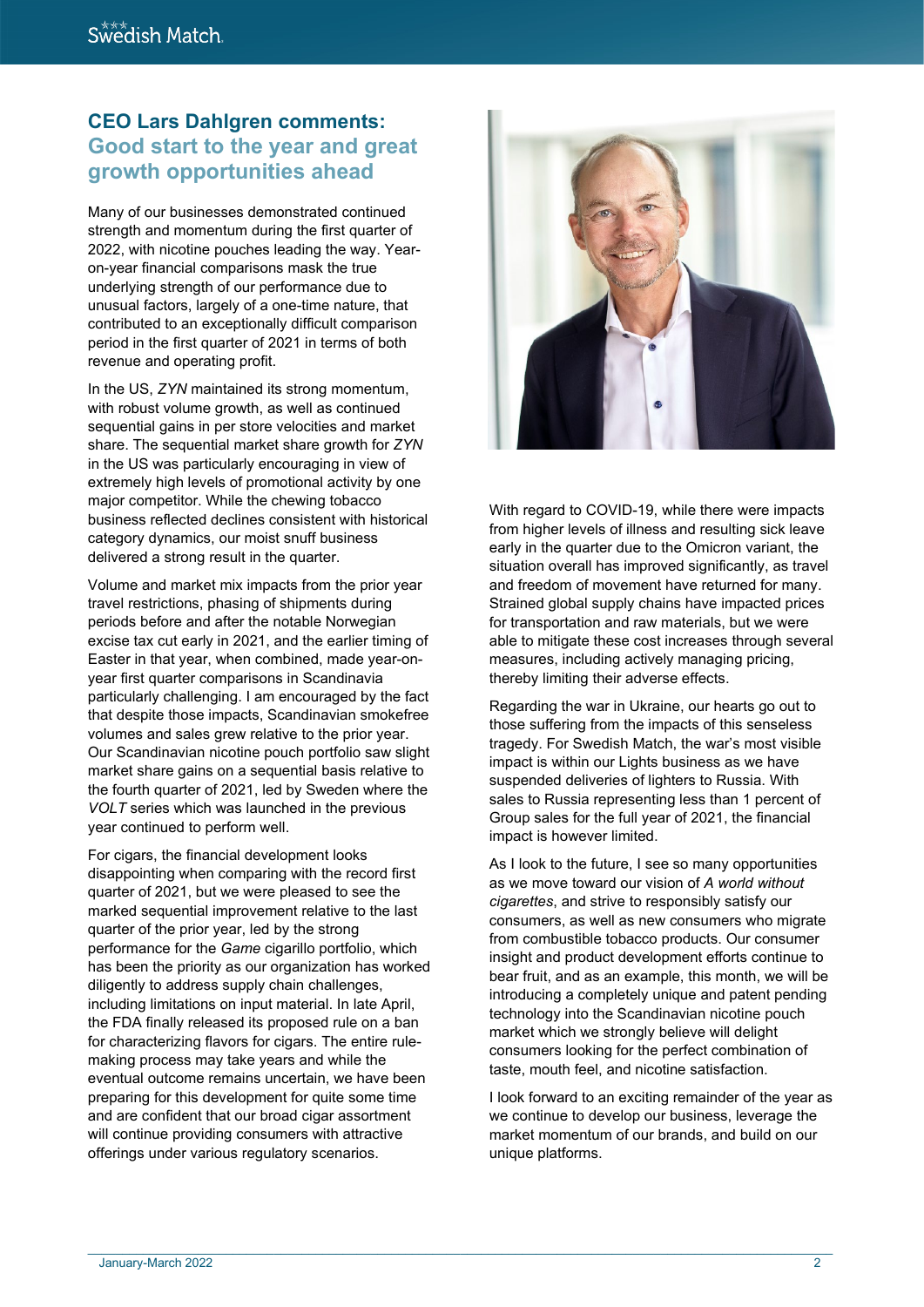# **Summary of consolidated income statement**

| January-March |       |     | <b>Full year</b> |
|---------------|-------|-----|------------------|
| 2022          | 2021  | %   | 2021             |
| 4,892         | 4,455 | 10  | 18,489           |
| 4.807         | 4.376 | 10  | 18.145           |
| 2.115         | 2.092 |     | 8.136            |
| 2,024         | 2.054 | -1  | 7,986            |
| 2.024         | 2.354 | -14 | 8.286            |
| 1,937         | 2,265 | -14 | 7.941            |
| 1,493         | 1,780 | -16 | 6,218            |
| 44.0          | 47.8  |     | 44.8             |
| 0.98          | 1.12  |     | 3.97             |
| 0.98          | 0.97  |     | 3.82             |
|               |       |     | Chg              |

1) Excluding Other operations and larger one-time items.

2) Excluding a larger one-time item during the first quarter 2021, relating to a settlement income of 300 MSEK.

3) Adjusted earnings per share in 2021 excludes settlement income of 300 MSEK (238 MSEK net of tax) recognized in the first quarter 2021.

4) A share split (10:1) was made in May 2021. Historical share data in this report has been restated in accordance with IAS 33.

# **The first quarter**

*(Note: Comments below refer to the comparison between the first quarter 2022 vs. the first quarter 2021).*

### **Sales**

Group sales and sales from product segments increased by 10 percent to 4,892 MSEK (4,455) and 4,807 MSEK (4,376), respectively. In local currencies, sales from product segments increased by 2 percent. Currency translation positively affected the comparability of sales from product segments by 360 MSEK. Sales increased for the Smokefree and Lights segments while sales were down for Cigars.

# **Earnings**

Operating profit from product segments increased by 1 percent to 2,115 MSEK (2,092). In local currencies, operating profit from product segments was down by 7 percent. Group operating profit amounted to 2,024 MSEK (2,354). The first quarter of the prior year included a settlement income of 300 MSEK, relating to a previously ongoing arbitration concerning nicotine pouches which was recognized as a larger onetime item. Currency translation has affected the comparison of the operating profit positively by 172 MSEK. On a constant currency basis, operating profit increased for the Smokefree segment while earnings were down for the Cigars and Lights segments.

# **Net finance costs and tax**

The Group's net finance cost decreased slightly to 87 MSEK (89) primarily due to prior year costs for early repayment of short-term bond loans. The income tax expense amounted to 444 MSEK (485), corresponding to a corporate tax rate of 22.9 percent (21.4). The lower tax rate for the Group in the first quarter of 2021 was primarily a consequence of a revaluation of deferred tax liabilities. The corporate tax rate, excluding associated companies and non-recurring tax items, was 23.0 percent (22.8).

# **Profit**

The Group's profit for the period amounted to 1,493 MSEK (1,780). The prior year period included the after-tax effect of the abovementioned settlement income, amounting to 238 MSEK.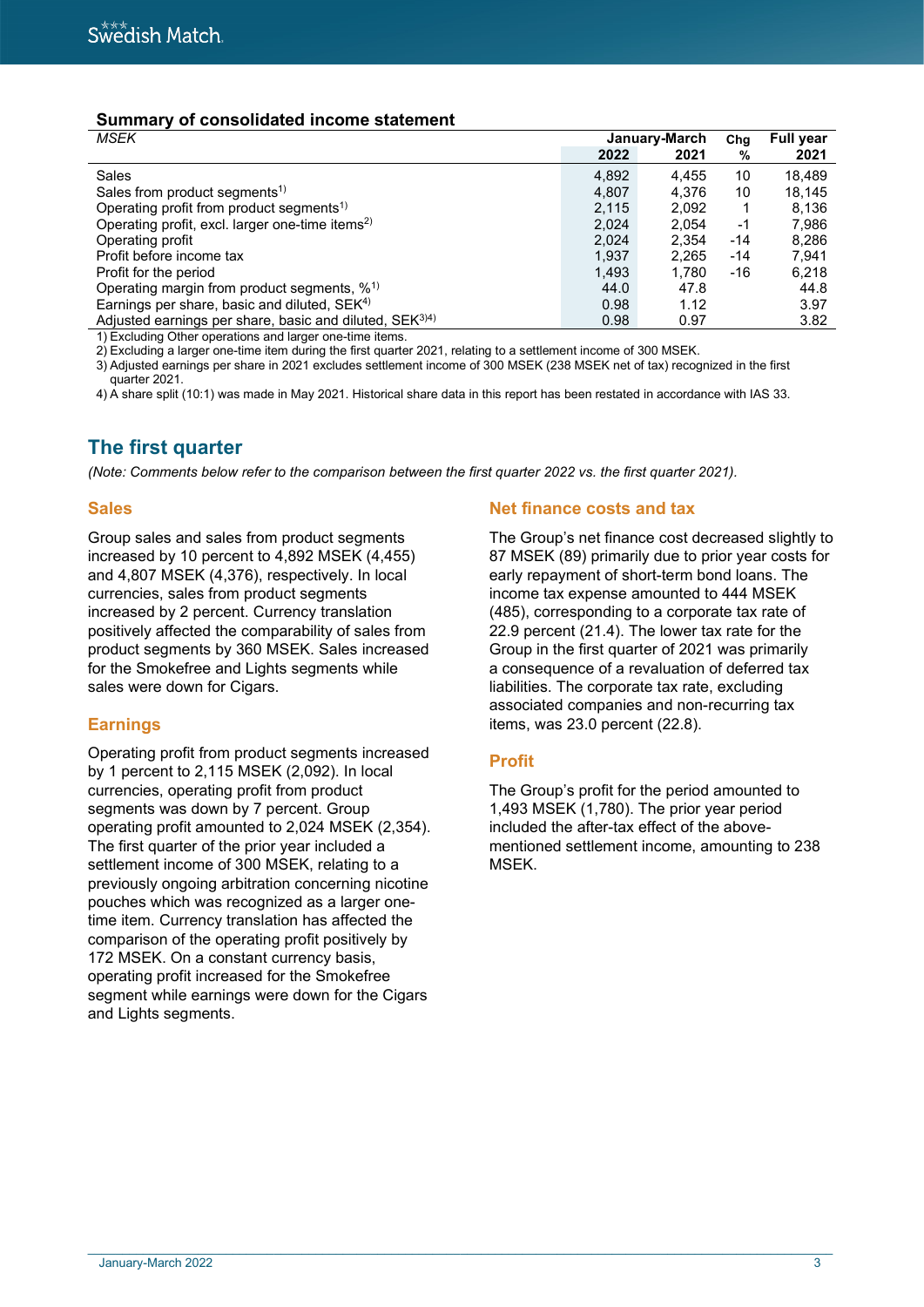# **Smokefree**

**Key data**

# **First quarter highlights:**

- Continued sequential market share gains for *ZYN* in the fastgrowing US nicotine pouch market.
- The US smokefree business, and especially the strong performance for *ZYN*, drove increased sales and operating profit.
- Strong underlying sales development in Scandinavia and solid profitability in view of increased market investments and the unusually strong result in the first quarter of 2021.
- In Other markets, nicotine pouches drove sales growth and improved earnings.



| <b>MSEK</b><br>January-March<br>Cha                        | <b>Full year</b> |
|------------------------------------------------------------|------------------|
| 2022<br>2021                                               | 2021<br>%        |
| 3,262<br>16<br>Sales<br>2,823                              | 12.120           |
| 1,613<br>1.465<br>10<br>Operating profit                   | 5.998            |
| Operating margin, %<br>49.4<br>51.9                        | 49.5             |
| 1.737<br>1.561<br><b>EBITDA</b><br>11                      | 6.423            |
| EBITDA margin, %<br>53.2<br>55.3                           | 53.0             |
| Depreciation, amortization and impairment<br>$-123$<br>-96 | $-425$           |
| 202<br>246<br>Capital expenditures<br>-18                  | 1,000            |

# **The first quarter**

*(Note: Comments below refer to the comparison between the first quarter 2022 vs. the first quarter 2021).*

### **Sales and earnings**

In local currencies, sales for the Smokefree product segment increased by 8 percent. Currency translation affected the sales comparison positively by 224 MSEK.

Operating profit in local currencies increased by 2 percent with currency translation effects amounting to 124 MSEK. The increases in sales and operating profit were driven by the US smokefree business and especially the continued momentum for *ZYN* nicotine pouches.

In Scandinavia, sales and earnings in the prior year period were unusually strong due to timing effects on shipments as well as income of onetime nature. Local currency sales in Scandinavia were flat despite the elevated financials in the prior year period, while operating profit declined.

In Other markets, both sales and earnings grew, driven by the development for nicotine pouches.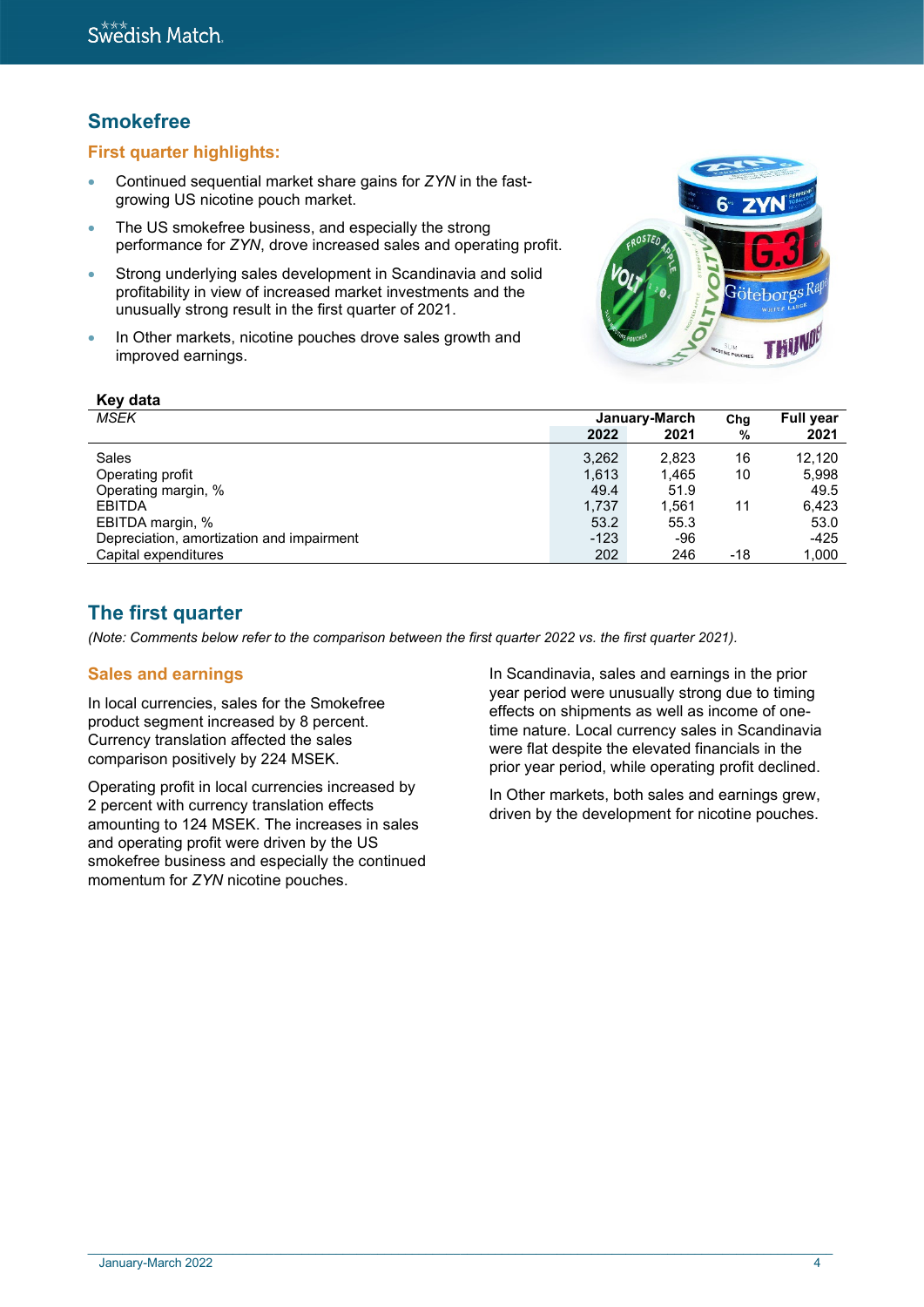# **The US**

**Key data**

|                                                    | January-March |       | Chg   | <b>Full year</b> |
|----------------------------------------------------|---------------|-------|-------|------------------|
|                                                    | 2022          | 2021  | %     | 2021             |
| <b>Financials, MSEK</b>                            |               |       |       |                  |
| Sales                                              | 1,934         | 1,535 | 26    | 6,754            |
| Operating profit                                   | 975           | 793   | 23    | 3,352            |
| Operating margin, %                                | 50.4          | 51.7  |       | 49.6             |
| <b>Financials, MUSD</b>                            |               |       |       |                  |
| Sales                                              | 207           | 183   | 13    | 787              |
| Operating profit                                   | 104           | 94    | 10    | 391              |
| Operating margin, %                                | 50.4          | 51.7  |       | 49.6             |
| <b>Shipment volumes</b>                            |               |       |       |                  |
| Moist snuff, million cans                          | 34.2          | 34.0  |       | 129.6            |
| Nicotine pouches, million cans                     | 49.9          | 36.9  | 35    | 173.9            |
| Chewing tobacco, thousands of pounds <sup>1)</sup> | 1,205         | 1,351 | $-11$ | 5,244            |

1) Excluding contract manufacturing volumes.

#### **Market shares**1)

| Percent                                                    | January-March |      | Cha    | <b>Full vear</b> |
|------------------------------------------------------------|---------------|------|--------|------------------|
|                                                            | 2022          | 2021 | ppts   | 2021             |
| Nicotine pouches                                           | 66.2          | 66.6 | $-0.4$ | 65.3             |
| Moist snuff                                                | 9.7           | 8.9  | 0.8    | 8.9              |
| Chewing tobacco (excluding contract manufacturing volumes) | 41.1          | 40.5 | 0.6    | 39.8             |

1) Based on MSA distributor shipments: 13 weeks to March 27, 2022, and March 28, 2021, respectively, in volume terms. Figures for 2021 have been restated to reflect changes in MSA store measurements.

 $\_$  , and the state of the state of the state of the state of the state of the state of the state of the state of the state of the state of the state of the state of the state of the state of the state of the state of the

### **Sales and earnings**

The double-digit sales and earnings developments were driven by continued momentum for *ZYN* nicotine pouches, but sales and operating profit were also up collectively for the portfolio of traditional smokefree products (moist snuff, chewing tobacco, and snus).

### **Traditional smokefree**

For the portfolio of traditional smokefree products, moist snuff drove the positive sales and earnings developments on the back of increased market share and shipment volumes for the *Longhorn* brand, along with improved pricing across the portfolio.

### *ZYN* **nicotine pouches**

For *ZYN*, despite significantly higher investments in consumer marketing and trade loyalty programs, the strong volume performance resulted in significant increases in sales and operating profit. The volume growth of 35 percent was driven principally by higher velocities and to a lesser extent by an expansion of the store base.

Despite continued aggressive and widespread price promotions from a large competitor during the quarter, including free product offerings with the purchase of any tobacco product, *ZYN* continued to demonstrate market share resilience and its loyal franchise, once again increasing market share on a sequential basis relative the most recent quarter.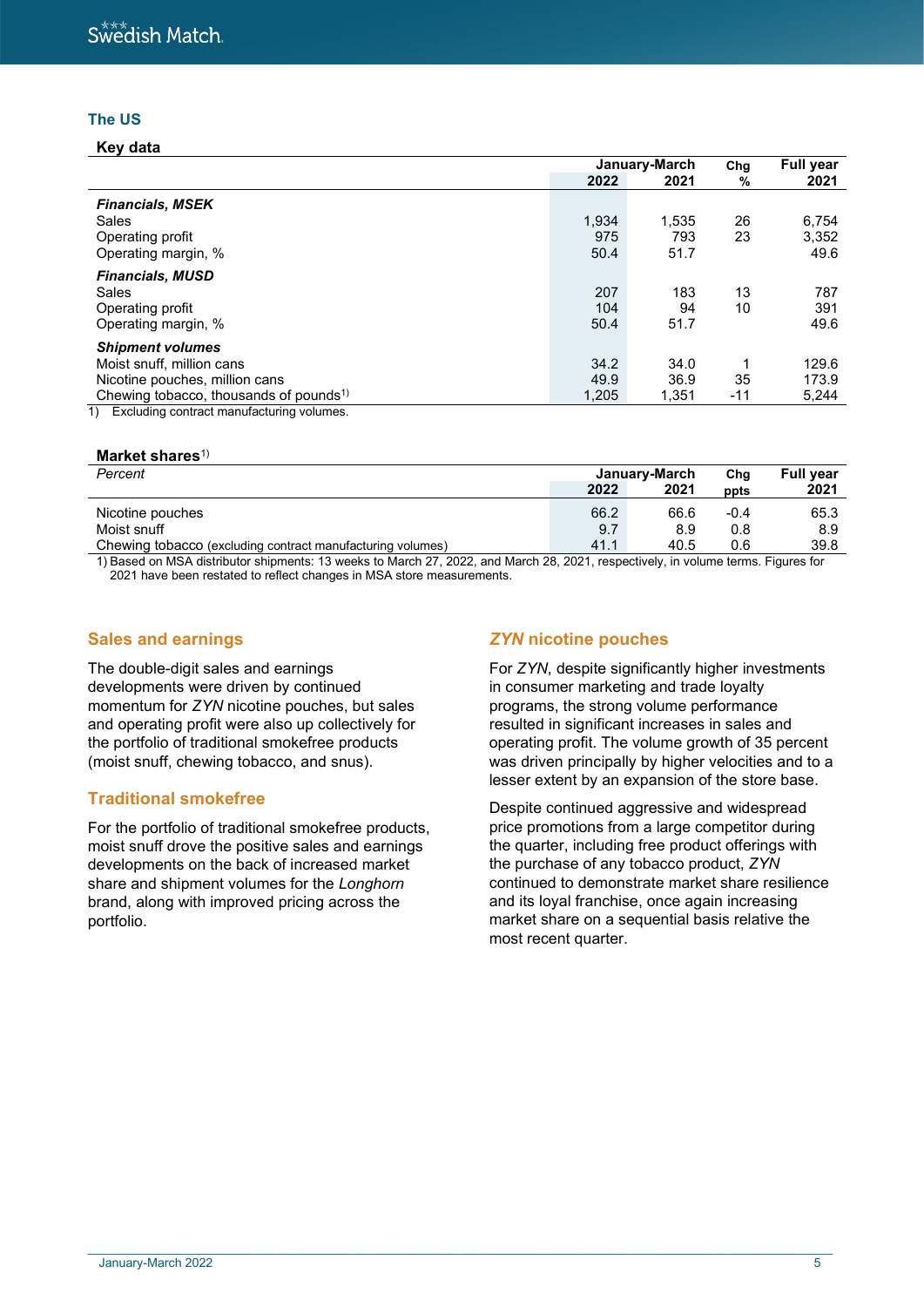### **Scandinavia**

Scandinavia refers to Sweden, Norway, and Denmark.

#### **Key data**

|                                          | January-March |       | Chg   | <b>Full year</b> |
|------------------------------------------|---------------|-------|-------|------------------|
|                                          | 2022          | 2021  | %     | 2021             |
| <b>Financials</b>                        |               |       |       |                  |
| Sales, MSEK                              | 1,275         | 1,249 | 2     | 5,203            |
| Operating profit, MSEK                   | 654           | 720   | -9    | 2,813            |
| Operating margin, %                      | 51.3          | 57.6  |       | 54.1             |
| <b>Shipment volumes</b>                  |               |       |       |                  |
| Snus, million cans                       | 60.3          | 60.9  | $-1$  | 253.3            |
| Nicotine pouches, million cans           | 5.7           | 4.4   | 30    | 20.3             |
| Chew bags and tobacco bits, million cans | 0.8           | 1.0   | $-15$ | 3.5              |
| <b>Total</b>                             | 66.8          | 66.3  |       | 277.1            |

#### **Market shares**<sup>1)2)</sup>

| Percent          | January-March |      |        |      | Cha | <b>Full year</b> |
|------------------|---------------|------|--------|------|-----|------------------|
|                  | 2022          | 2021 | ppts   | 2021 |     |                  |
| Snus             | 58.8          | 59.8 | $-1.0$ | 59.5 |     |                  |
| Nicotine pouches | 14.8          | 16.2 | $-1.4$ | 15.2 |     |                  |
| <b>Total</b>     | 48.1          | 51.9 | $-3.8$ | 50.2 |     |                  |

1) Based on Nielsen data (excluding tobacconists and e-commerce): 13 weeks to March 27, 2022 and March 28, 2021, respectively, in volume terms. All figures have been restated to reflect changes in Nielsen store measurements.

2) Market shares refer to snus in Sweden and Norway, chew bags in Denmark, and nicotine pouches in all three countries. Nicotine pouches in Norway contain a small amount of tobacco for regulatory reasons.

### **Sales and earnings**

In local currencies, sales for Smokefree in Scandinavia were flat and operating profit declined by 12 percent. The financial performance in the prior year period was impacted by several favorable factors, including unusually low administrative expenses as well as income of a one-time nature.

Average price per can was in line with prior year with price increases offset by unfavorable channel mix effects stemming from more extensive travel restrictions in the prior year period.

Increased prices on input materials adversely affected the cost per can, and higher market related investments to support the growth for nicotine pouches weighed on the operating profit.

#### **Shipments**

Swedish Match's shipment volumes grew by 1 percent, but on an underlying basis the volume performance was notably stronger. Shipments to the domestic trade in Norway were down significantly due to the combination of a recovery of the Swedish border trade and replenishments of Norwegian trade inventories in the prior year following the sharp excise tax decrease on January 1, 2021. In addition, the earlier timing of the Easter holidays in 2021 hampered the volume growth.

### **Market data**

The smokefree category in Scandinavia continued to exhibit strong growth in the first quarter. Nicotine pouches drove the development with strong double-digit growth in percentage terms, but consumption of snus also increased.

According to Nielsen, Swedish Match's market share of the Scandinavian smokefree category declined by less than 1 percentage point on a sequential basis relative to the fourth quarter of 2021. While a modest share decline was recorded for snus, the share within nicotine pouches and chew bags increased slightly relative to the fourth quarter of 2021.

In Sweden, the largest market for nicotine pouches in Scandinavia, Swedish Match gained market share both on a year-on-year and a sequential basis relative to the most recent quarter.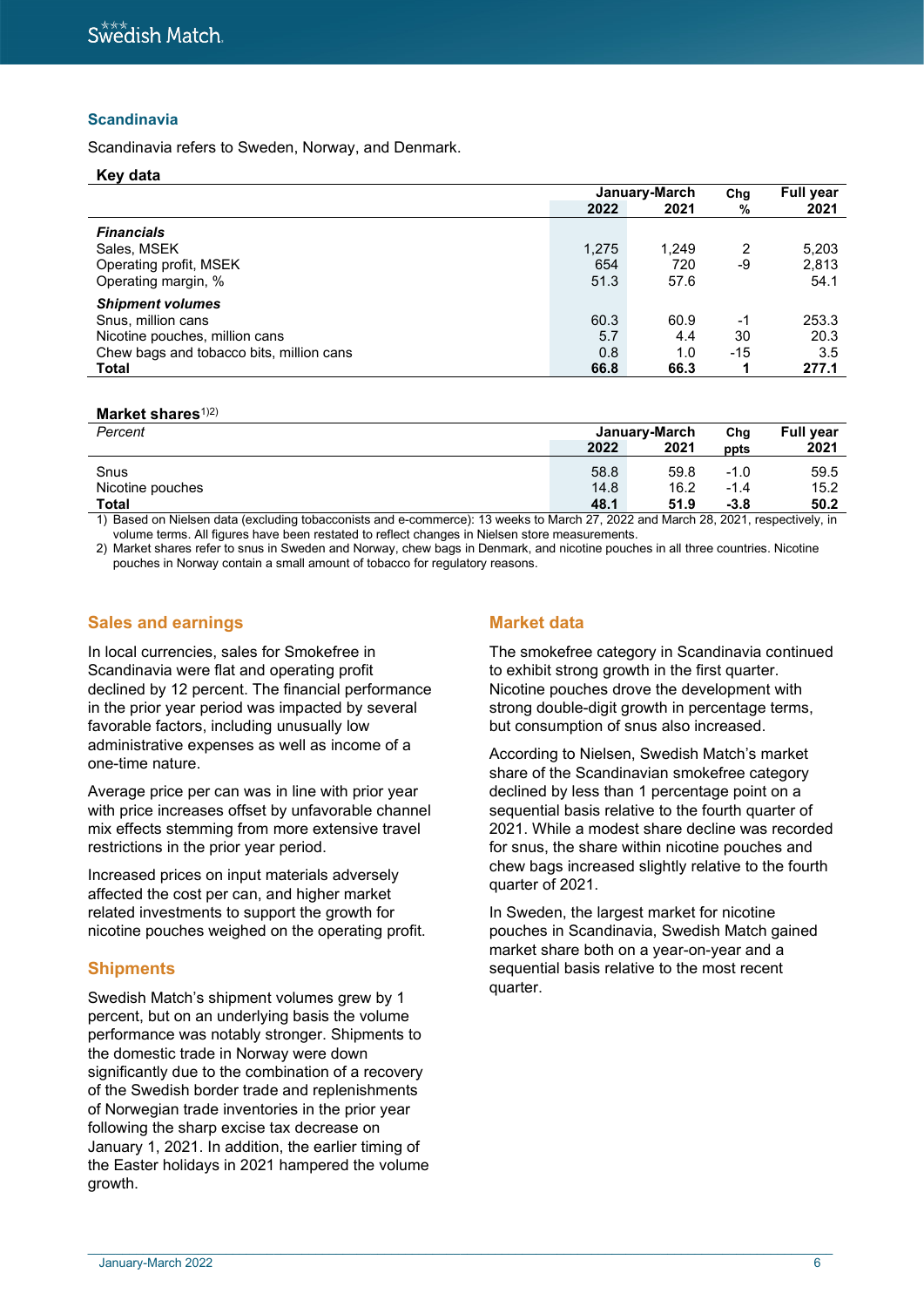### **Other markets**

| Key data                                     |         |               |      |                  |
|----------------------------------------------|---------|---------------|------|------------------|
|                                              |         | January-March | Chg  | <b>Full year</b> |
|                                              | 2022    | 2021          | $\%$ | 2021             |
| Sales, MSEK                                  | 53      | 40            | 34   | 163              |
| Operating profit, MSEK                       | $-16$   | -48           | 67   | $-167$           |
| Operating margin, %                          | $-29.8$ | $-120.5$      |      | $-102.2$         |
| Shipment volumes, million cans <sup>1)</sup> | 2.3     | 2.0           | 13   | 8.0              |

1) Total shipment volumes for snus, nicotine pouches, chew bags, and tobacco bits.

# **Sales and earnings**

For Other markets, sales improved as a result of higher volumes for both nicotine pouches and for snus along with improved average price per can. Marketing costs were lower, mainly due to timing.



\_\_\_\_\_\_\_\_\_\_\_\_\_\_\_\_\_\_\_\_\_\_\_\_\_\_\_\_\_\_\_\_\_\_\_\_\_\_\_\_\_\_\_\_\_\_\_\_\_\_\_\_\_\_\_\_\_\_\_\_\_\_\_\_\_\_\_\_\_\_\_\_\_\_\_\_\_\_\_\_\_\_\_\_\_\_\_\_\_\_\_\_\_\_\_\_\_\_\_\_\_\_\_\_\_\_\_\_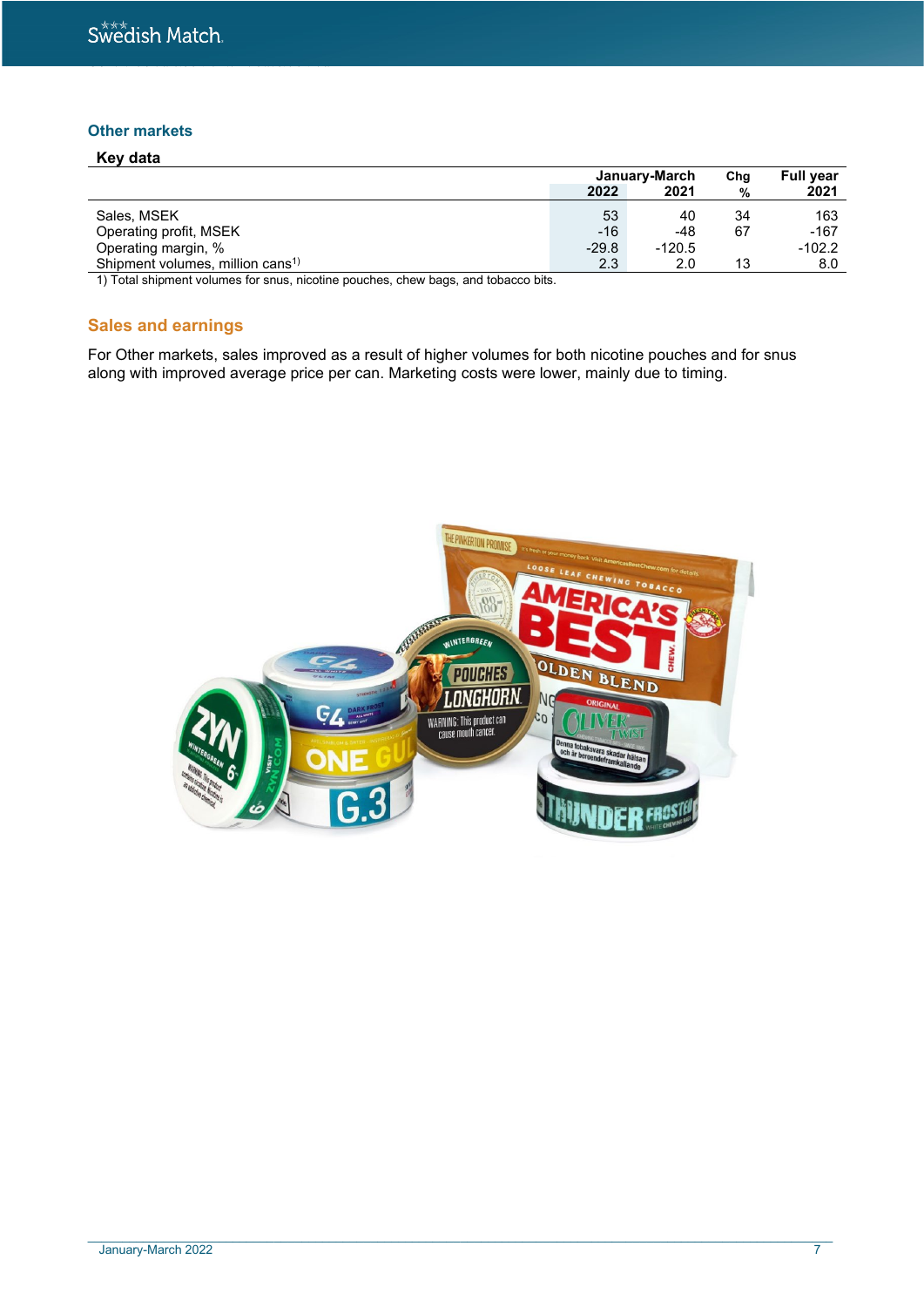# **Cigars**

# **First quarter highlights:**

- Sales and operating profit down on lower volumes and higher production costs when comparing to the unusually strong first quarter of the prior year.
- Production-related constraints continued to affect volume performance, especially for HTL varieties.
- Weaker category development but slight year-on-year market share gains for Swedish Match driven by performance within the natural leaf segment.



| <b>Ney uald</b>                           |       |               |     |                  |
|-------------------------------------------|-------|---------------|-----|------------------|
| MSEK                                      |       | January-March | Chg | <b>Full year</b> |
|                                           | 2022  | 2021          | %   | 2021             |
| Sales                                     | 1,169 | 1.249         | -6  | 4,688            |
| Operating profit                          | 445   | 560           | -20 | 1,841            |
| Operating margin, %                       | 38.1  | 44.8          |     | 39.3             |
| <b>EBITDA</b>                             | 467   | 581           | -20 | 1,927            |
| EBITDA margin, %                          | 40.0  | 46.5          |     | 41.1             |
| Depreciation, amortization and impairment | $-22$ | -21           |     | -86              |
| Capital expenditures                      | 16    | 18            | -11 | 94               |

# **Key data**

**Key data**

| <b>MUSD</b>                               |                | January-March | Chg   | <b>Full year</b> |
|-------------------------------------------|----------------|---------------|-------|------------------|
|                                           | 2022           | 2021          | %     | 2021             |
| Sales                                     | 125            | 149           | -16   | 546              |
| Operating profit                          | 48             | 67            | -29   | 215              |
| Operating margin, %                       | 38.1           | 44.8          |       | 39.3             |
| <b>EBITDA</b>                             | 50             | 69            | $-28$ | 225              |
| EBITDA margin, %                          | 40.0           | 46.5          |       | 41.1             |
| Depreciation, amortization and impairment | $-2$           | -3            |       | -10              |
| Capital expenditures                      | $\overline{2}$ |               | -20   | 11               |

#### **US shipment volumes**

|                                                                                              | January-March |            | Cha          | <b>Full vear</b> |
|----------------------------------------------------------------------------------------------|---------------|------------|--------------|------------------|
|                                                                                              | 2022          | 2021       | %            | 2021             |
| Homogenized tobacco leaf (HTL) cigars, million sticks<br>Natural leaf cigars, million sticks | 170<br>288    | 252<br>297 | -33          | 732<br>1.258     |
| <b>Cigars total</b>                                                                          | 457           | 549        | - 3<br>$-17$ | 1.991            |

#### **Market shares**1)

| Percent                                                                                                                           | January-March |      | Cha    | <b>Full year</b> |
|-----------------------------------------------------------------------------------------------------------------------------------|---------------|------|--------|------------------|
|                                                                                                                                   | 2022          | 2021 | ppts   | 2021             |
| Homogenized tobacco leaf (HTL) cigars                                                                                             | 12.8          | 15.0 | $-2.2$ | 13.2             |
| Natural leaf cigars                                                                                                               | 33.5          | 31.0 | 2.5    | 32.8             |
| <b>Cigars total</b>                                                                                                               | 21.2          | 21.0 | 0.2    | 20.8             |
| 1) Decod on MCA distributor objements: Mess market gigare (evoluding little gigare) 12 weeks to March 27, 2022 and March 28, 2021 |               |      |        |                  |

1) Based on MSA distributor shipments: Mass market cigars (excluding little cigars) 13 weeks to March 27, 2022 and March 28, 2021, respectively, in volume terms. Figures for 2021 have been restated to reflect changes in MSA store measurements.

 $\_$  , and the state of the state of the state of the state of the state of the state of the state of the state of the state of the state of the state of the state of the state of the state of the state of the state of the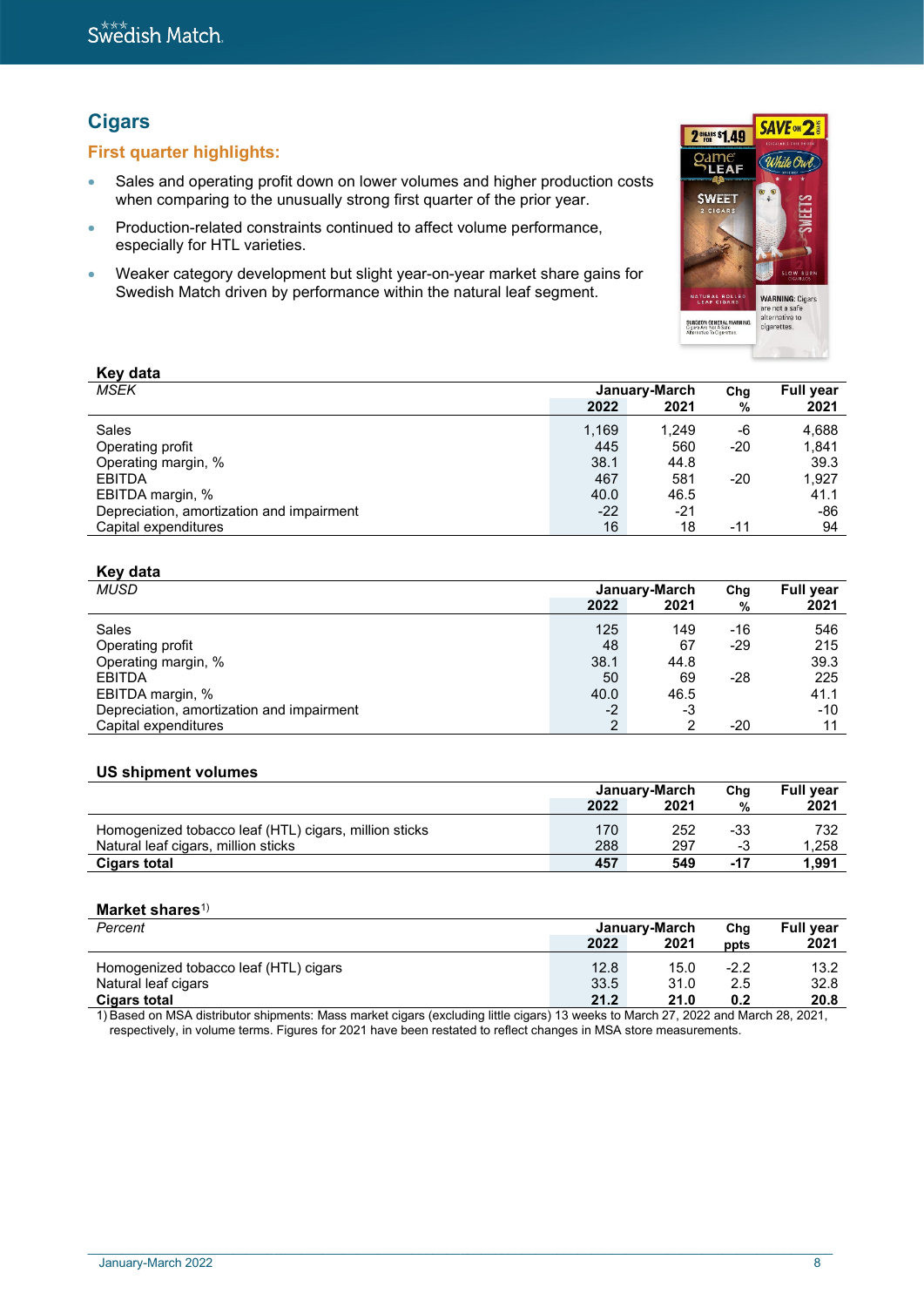# **The first quarter**

*(Note: Comments below refer to the comparison between the first quarter 2022 vs. the first quarter 2021).* The Cigars product segment derives its sales and profit almost exclusively from the US operations.

### **Sales and earnings**

In local currency, sales declined by 16 percent. Sales and operating profit declined on lower volumes and unusually strong performance in the prior year period. Relative to the fourth quarter of 2021, sales and operating profit, as well as operating margin improved.

While price increases have been implemented across the assortment, negative mix effects resulted in only a modest increase in the average price per cigar.

The average production cost per cigar was adversely affected by volume absorption effects, production mix, increased prices on raw materials and higher labor costs.

### **Shipments**

The volume decline versus the prior year period was most pronounced for HTL varieties where continued limitations on certain input materials had the most effect and the prior year performance was particularly strong.

Shipment volumes for natural leaf varieties were also impacted by production constraints to some extent, but *Game* cigarillos continued to demonstrate volume growth. Volumes for natural rolled leaf varieties declined due to softer demand and timing effects of marketing initiatives.

# **Market data**

Based on MSA measures of distributor shipments to retail, total mass market cigar category volumes (excluding little cigars) declined by 9 percent in the quarter, with less pronounced volume declines for natural leaf varieties.

Consumer demand is estimated to have held up better than what the MSA data indicates with the difference attributable to changes in inventory levels at retail.

The slight increase in Swedish Match's market share year-on-year, according to MSA data, was attributable to improved market share within the more attractive natural leaf segment.

Also on a sequential basis, relative to the fourth quarter of the prior year, Swedish Match's market share in the cigar category increased according to MSA.



 $\_$  , and the state of the state of the state of the state of the state of the state of the state of the state of the state of the state of the state of the state of the state of the state of the state of the state of the

Natural leaf cigars: cigars which utilize selected tobacco leaves cut specifically to form the wrappers. Natural leaf cigars differ from premium hand rolled cigars in that natural leaf cigars contain short filler tobacco and utilize machines in the latter steps of the manufacturing process.

Homogenized tobacco leaf (HTL) cigars: Cigars which have binders and wrappers made of tobacco leaves that have been ground, mixed with water, homogenized, and rolled into sheets to ensure a consistency of look, feel, and quality.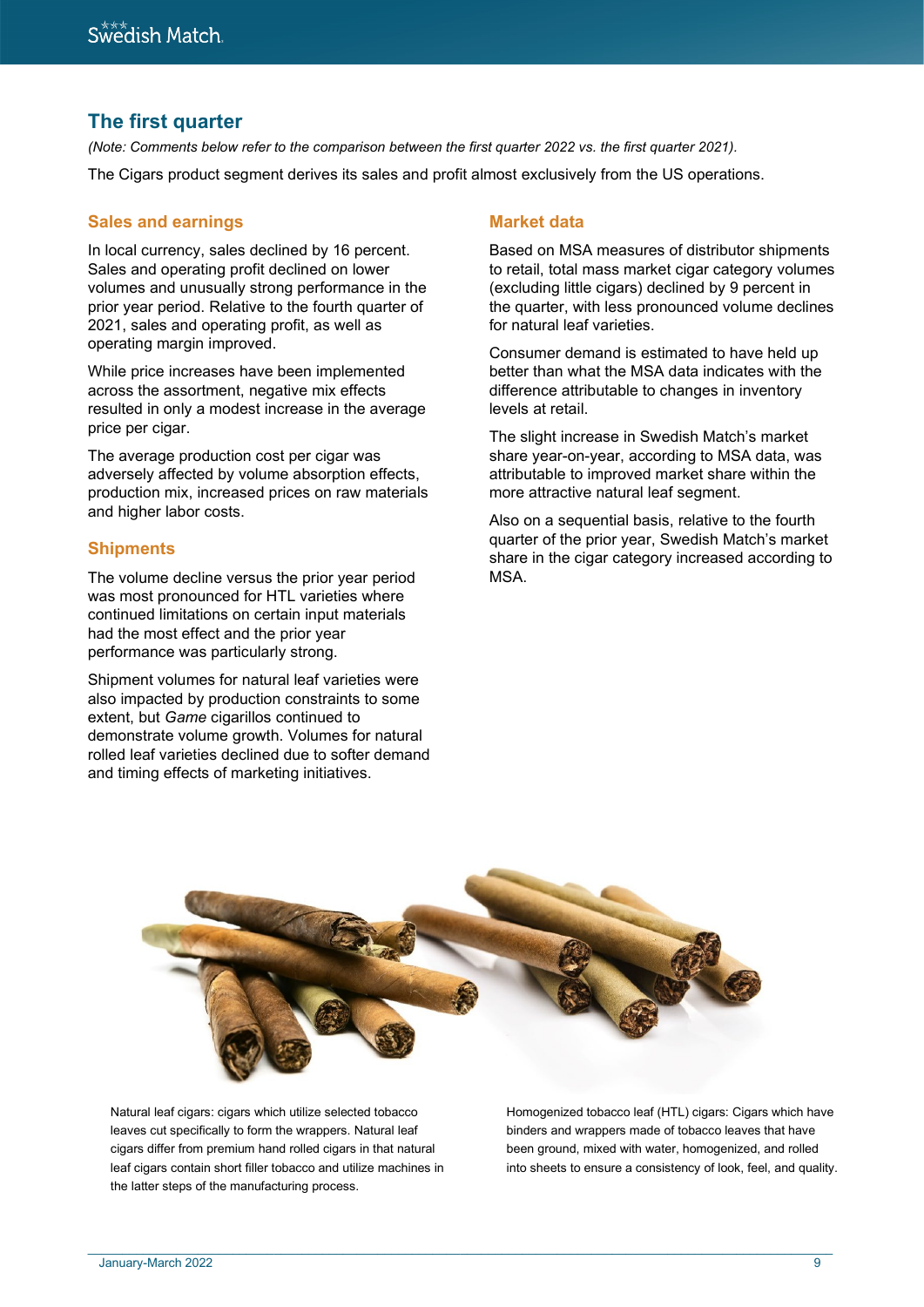# **Lights**

**Key data**

**First quarter highlights:**

- Strong top-line development, driven by matches.
- Higher prices on input materials affected production costs.
- Deliveries to the Russian market have been suspended.



| <b>Rey data</b>                           |       |               |       |                  |
|-------------------------------------------|-------|---------------|-------|------------------|
| MSEK                                      |       | January-March | Chg   | <b>Full year</b> |
|                                           | 2022  | 2021          | %     | 2021             |
| Sales                                     | 375   | 305           | 23    | 1,338            |
| Operating profit                          | 57    | 67            | -15   | 297              |
| Operating margin, %                       | 15.1  | 22.0          |       | 22.2             |
| <b>EBITDA</b>                             | 68    | 77            | $-12$ | 339              |
| EBITDA margin, %                          | 18.2  | 25.3          |       | 25.4             |
| Depreciation, amortization and impairment | $-11$ | $-10$         |       | -43              |
| Capital expenditures                      | 17    | 9             | 103   | 51               |

# **Shipment volumes, worldwide**

|                                                    | January-March |              | Cha      | <b>Full year</b> |
|----------------------------------------------------|---------------|--------------|----------|------------------|
|                                                    | 2022          | 2021         | %        | 2021             |
| Matches, billion sticks<br>Lighters, million units | 14.9<br>76.9  | 15.7<br>78.5 | -5<br>-2 | 58.5<br>325.2    |

# **The first quarter**

*(Note: Comments below refer to the comparison between the first quarter 2022 vs. the first quarter 2021).*

# **Sales and earnings**

Excluding currency translation effects, sales increased by 17 percent driven by strong performance for the match business where significantly improved pricing, acquisition effects and generally good performance for fire products more than compensated for the 5 percent volume decline for regular match sticks. Sales also grew for lighters with positive price/mix effects more than compensating for the slight volume decline. For the Lights product segment as a whole, sales grew by 10 percent excluding acquisition and currency translation effects.

Across the Lights portfolio, steep price increases on raw materials adversely impacted unit production costs. For matches, higher prices more than compensated for production cost increases while for lighters the raw material price increases

were not fully offset with pricing. Operating profit for complementary products was flat.

For the Lights product segment as a whole, operating profit declined by 10 MSEK with 5 MSEK of the decline being explained by a capital gain from disposal of excess forestry assets in the prior year period.

# **Ukraine and Russia update**

Following the Russian invasion of Ukraine, deliveries of lighters to Russia have been suspended. The suspension only had a limited effect on sales and lighter volumes in the first quarter. For the full year of 2021, sales to Russia represented less than 8 percent of the sales for the Lights product segment and less than 1 percent of the sales for the Group.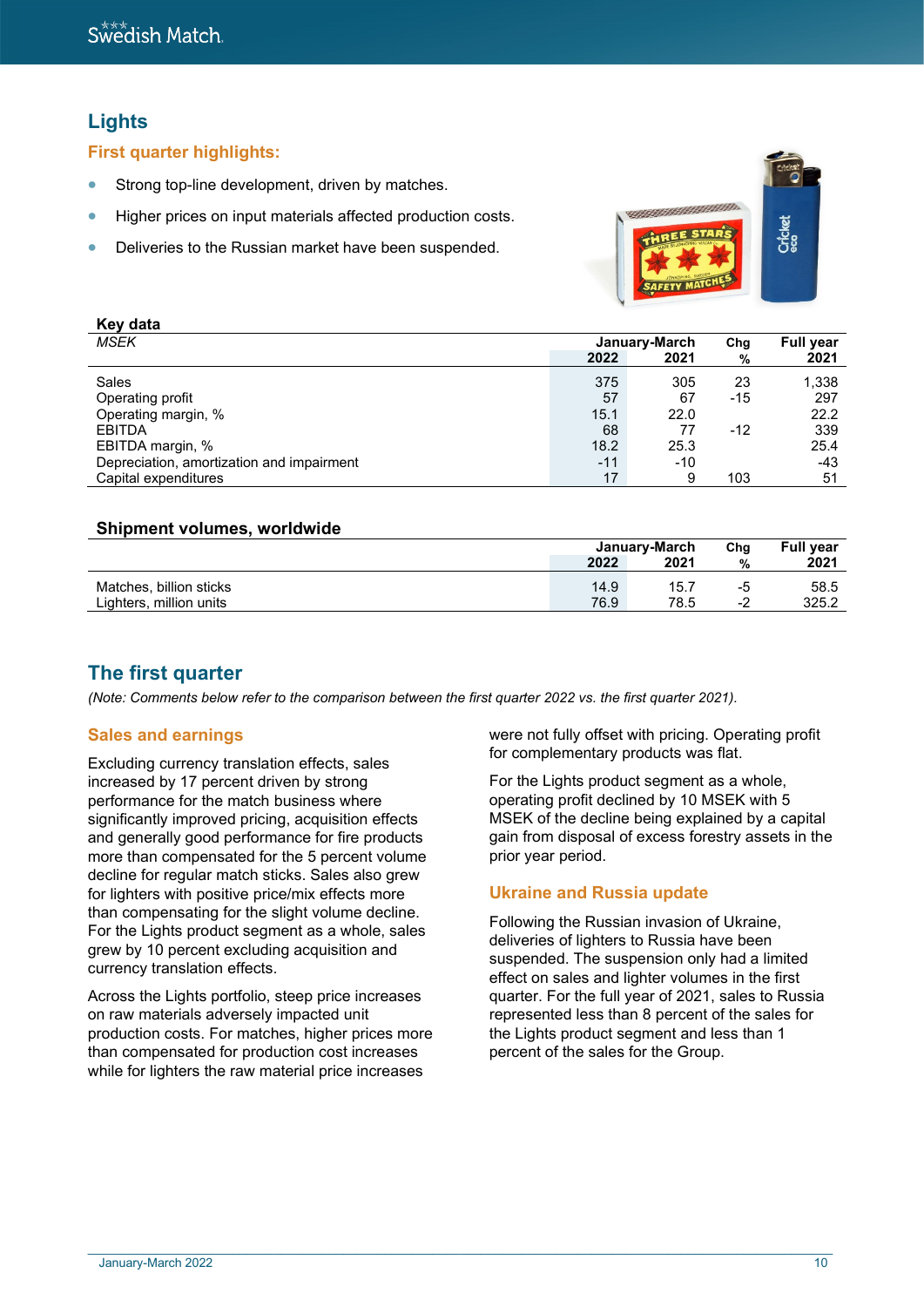# **Cash flow and financing**

Cash flow from operating activities for the first quarter of 2022 amounted to 1,542 MSEK (1,580). The reduced cash flow mainly stemmed from lower EBITDA (impacted by the 300 MSEK settlement income in the prior year period), partly offset by better cash flow from changes in working capital.

Investments in property, plant and equipment mainly pertained to the Smokefree product segment and amounted to 238 MSEK (277).

Net finance cost for the first quarter decreased slightly to 87 MSEK (89). The decrease resulted mainly from early repayment of short-term bond loans in the prior year.

During the quarter, new bond loans of 200 MSEK were issued, and repayments of maturing bond loans amounted to 265 MSEK. As of March 31, 2022, Swedish Match had 14,931 MSEK of interest-bearing debt excluding retirement benefit obligations but including the recognition of lease liabilities of 411 MSEK. The Group's interest-bearing debt at December 31, 2021 amounted to 14,851 MSEK and 14,527 MSEK at March 31, 2021. During the remainder of 2022, 680 MSEK of the bond debt falls due for payment. For further details on the maturity profile of the debt portfolio, please see Swedish Match's website. Net retirement benefit obligations decreased to 1,130 MSEK as of March 31, 2022, from 1,305 MSEK at December 31, 2021, due to positive remeasurements effects from higher discount rates partly offset by lower return on plan assets.

As of March 31, 2022, Swedish Match had 1,500 MSEK in an unutilized revolving credit facility (RCF). Cash and cash equivalents amounted to 2,823 MSEK at the end of the period, compared to 2,121 MSEK at December 31, 2021.

The net debt as of March 31, 2022, amounted to 13,238 MSEK compared to 14,035 MSEK at December 31, 2021 and 11,964 MSEK at March 31, 2021.

# **Shareholder distributions and the share**

On May 4, 2022, Swedish Match paid dividends of 1,414 MSEK to its shareholders, corresponding to 0.93 SEK per share. Another dividend of 0.93 SEK per share will be paid out to shareholders in November 2022.

During the first quarter, Swedish Match repurchased 10.5 million shares for 750 MSEK at an average price of 71.30 SEK, following authorization from the Annual General Meeting held in 2021. Total shares bought back by Swedish Match since the buyback program started have been repurchased at an average price of 16.16 SEK. As per March 31, 2022, Swedish Match held 59.3 million shares, corresponding to 3.75 percent of the total number of shares. The number of shares outstanding, net, as per March 31, 2022, amounted to 1,521 million.

# **Updated plans for the separation of the US cigar business**

In September 2021, Swedish Match announced its intention to separate its cigar business via a spin-off to shareholders and a subsequent listing on a US national securities exchange. The separation was initially expected to be completed in the second half of 2022, at the earliest.

While the Board of Swedish Match still has the strategic intent to separate the cigar business, the Board, as communicated on March 14, 2022, has decided to suspend the preparations for the contemplated spin-off until further notice. The decision to suspend the spin-off preparations until further notice was prompted by regulatory uncertainties facing the cigar business. For further details, see the press release published on March 14, 2022.

Swedish Match still incurred advisory related costs associated with the spin-off preparations in the first quarter of 2022, amounting to 33 MSEK.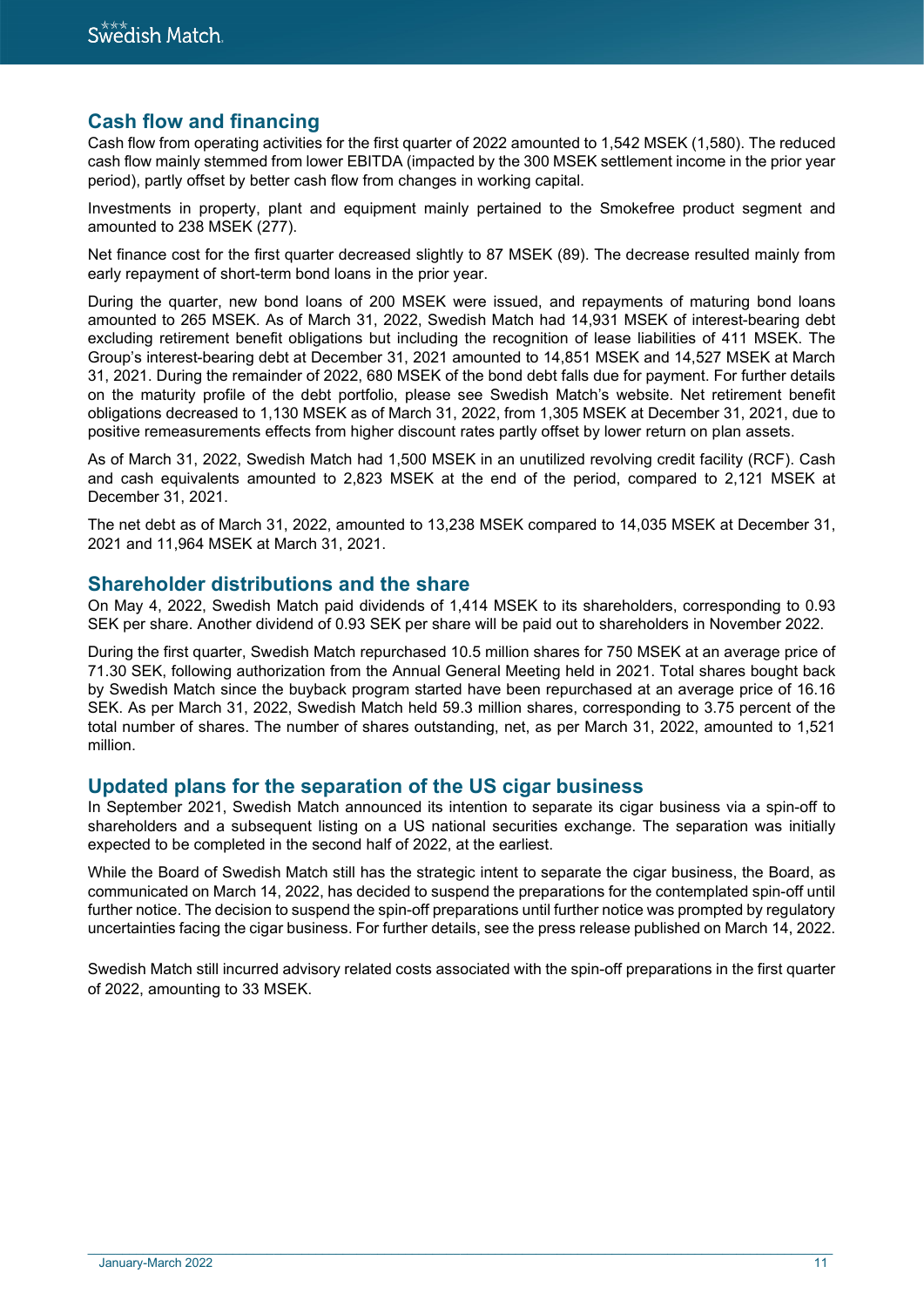# **Other events during the quarter**

### **FDA denial of substantial equivalence applications for part of Swedish Match's cigar assortment**

During the quarter Swedish Match was informed by the US Food and Drug Administration (FDA) that substantial equivalence (SE) designations had been denied for SE applications corresponding to about 3 percent of Swedish Match's 2021 cigar volume. Swedish Match has during April appealed the non-SE designations by the FDA by requesting a supervisory review and Swedish Match remains confident that the Company will be given the opportunity to provide the FDA with sufficient data in order to demonstrate that the cigars in question are substantially equivalent to their predicate products insofar that the changes that have taken place do not raise questions of public health.

#### **Proposed recommendation in Sweden for legislation with regard to nicotine pouches**

Swedish Match has been advocating for regulation of nicotine pouches since 2016. On March 31, 2022, the Government finally made a proposal to Parliament for such legislation. The proposal includes inter alia an 18 year age requirement for purchase, registration requirements for retail outlets, a ban on certain sponsorships as well as marketing restrictions mandating moderation and banning marketing specifically targeting to children and young adults under the age of 25. All of these proposals are supported by Swedish Match. The Parliament is expected to vote on the proposal in June and most of the regulations are scheduled to come into force from August 1, 2022.

# **Events after the reporting period**

### **FDA publishes Notice of Proposed Rule-Making with regard to flavors on cigars**

On April 28, 2022, the US Food and Drug Administration (FDA) announced its intention to address the production and sales of cigars with characterizing flavors, as well as for menthol in cigarettes with its publication of a Notice of Proposed Rule-Making (NPRM). Such an announcement has been anticipated for a number of years. The process toward any restrictions must follow a number of steps, and the timing and eventual outcome from this announcement is unclear. Swedish Match anticipates that any assortment restrictions following completion of this process may not occur for a number of years.

### **Supreme Administrative Court ruling**

The judgement from the Supreme Administrative Court in the tax case referred to in note 4 was released May 2, 2022. The Court ruled on one hand that the judgment from the Court of Appeal should be repealed, on the other hand the court referred the case back to the Court of Appeal to rule on the applicability of the Swedish Tax Avoidance Act.

### **Public cash offer by Philip Morris International to acquire Swedish Match**

In relation to the public cash offer of SEK 106 per share by Philip Morris Holland Holdings BV ("PMHH"), an affiliate of Philip Morris International Inc., to shareholders of Swedish Match AB ("Swedish Match" or the "Company") to transfer their shares in Swedish Match to PMHH, the Board of Directors of Swedish Match today announced its recommendation to shareholders to accept the offer. For more details, see the press release published earlier this morning.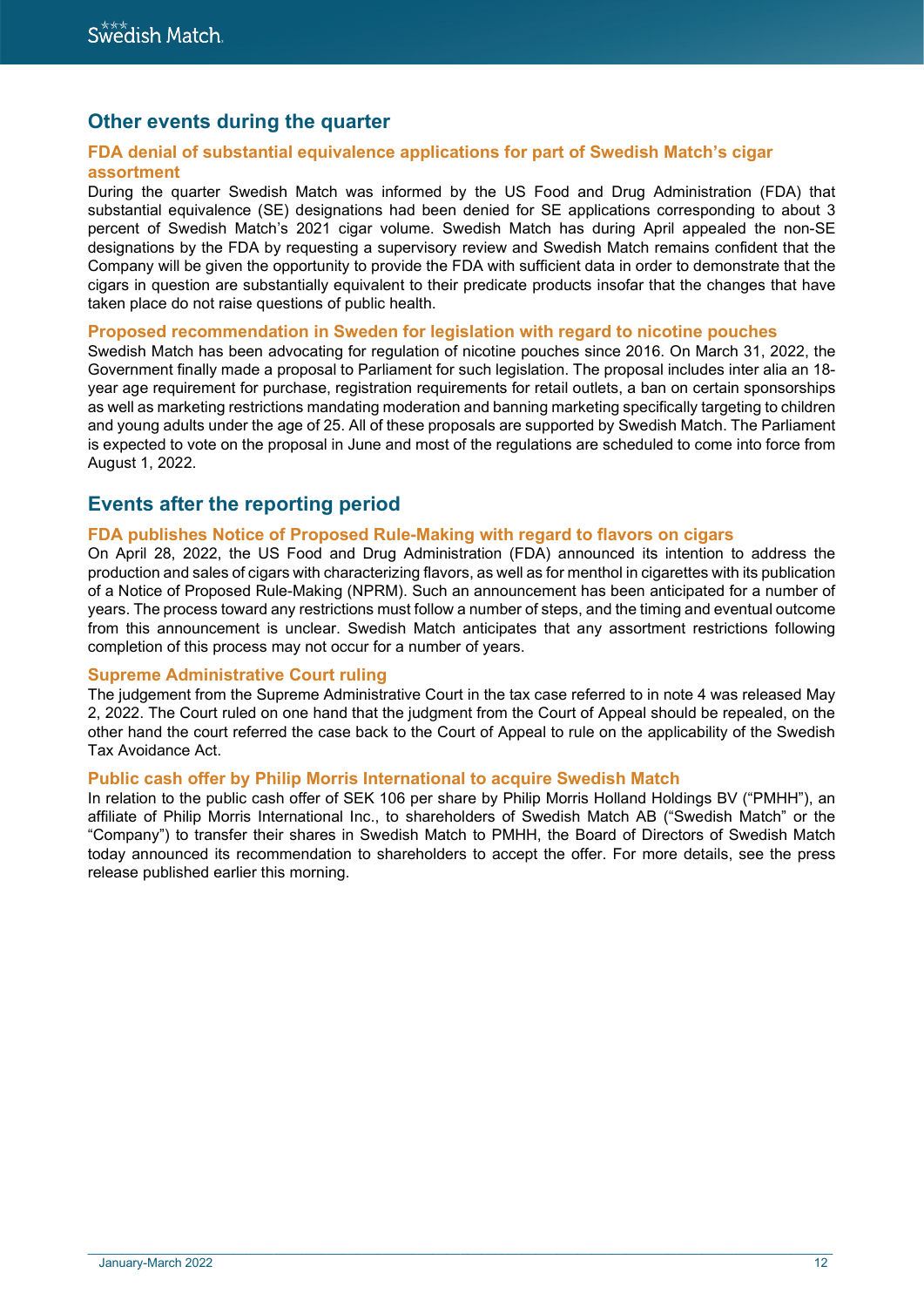#### **Annual General Meeting and repurchase of own shares**

The Annual General Meeting held on April 27, 2022, re-elected Charles A. Blixt, Jacqueline Hoogerbrugge, Conny Karlsson, Alexander Lacik, Pauline Lindwall, and Joakim Westh as members of Swedish Match's Board of Directors. Sanna Suvanto-Harsaae was elected as new member of the Board of Directors. Conny Karlsson was re-elected as Chairman of the Board. The Annual General Meeting approved the Board's proposal of a dividend of 1.86 SEK per share distributed to the shareholders in two equal payments of 0.93 SEK per share. The dividend for the first instalment amounted to 1,414 MSEK and was paid to the shareholders in May. The record date for the second payment is November 14, 2022, and payment through Euroclear Sweden AB is expected to be made on November 17, 2022. In addition, the Meeting resolved to reduce the share capital by means of withdrawal of 55,000,000 shares held in treasury with a simultaneous bonus issue, without issuing any new shares, of a corresponding amount to restore the Company's share capital. With the cancellation of these shares, the total number of registered shares in the Company amounts to 1,525,000.000 shares and the total number of treasury shares to 4,285,810.

The 2022 Annual General Meeting further authorized the Board of Directors to acquire the Company's own shares, including the possibility to implement a repurchase program in accordance with the Market Abuse Regulation (EU) No 596/2014 ("MAR") and the Commission Delegated Regulation (EU) No 2016/1052 (the "Safe Harbour Regulation"), a mandate which the Board now utilizes. The purpose of the repurchasing right is to enable Swedish Match to adapt its capital structure to its capital needs over time, and thereby contribute to an increased shareholder value.

The Annual General Meeting authorized the Board of Directors to resolve on transfer of the Company's own shares, on one or several occasions prior to the next Annual General Meeting. The shares may only be transferred in conjunction with the financing of company acquisitions and other types of strategic investments and acquisitions, and the transfers may not exceed the maximum number of treasury shares held by the Company at any given time. Transfer of own shares shall be made either on Nasdaq Stockholm or in another manner.

Furthermore, the Annual General Meeting approved the Board of Directors' proposal that it be authorized, for the period until the end of the next Annual General Meeting, to issue new ordinary shares on one or more occasions, with or without deviation from shareholders' preferential rights and against payment in cash, in kind or by set-off. The number of shares that may be issued may not exceed a maximum dilution effect of 10 percent of the share capital and votes at the time of the Annual General Meeting 2022. The Annual General Meeting approved all other proposals made by the Board of Directors and the Nominating Committee. The proposals are outlined in the published notice of the Annual General Meeting.

# **Full year 2022 outlook**

With its vision of *A world without cigarettes*, Swedish Match's core business is to provide consumers with enjoyable alternatives that are both satisfying and dramatically safer than smoking. Swedish Match expects significant growth in consumer demand for safer alternatives to cigarettes. Swedish Match further expects that nicotine pouches as a category will continue to evolve as the number one choice among even more consumers seeking satisfactory experiences in the reduced risk product landscape. With the highly attractive prospects of the nicotine pouch category, Swedish Match anticipates that competitive activity will remain intense.

In the US, in Scandinavia, as well as in Other markets, Swedish Match plans to further increase investments during 2022 to capitalize on the growth opportunities, especially for nicotine pouches. Within Other markets, Swedish Match notes significant opportunities in existing as well as in certain new markets.

Capital expenditures are expected to be of a similar magnitude as in 2021. The effective underlying corporate tax rate in 2022, excluding associated companies, is expected to be around 23 percent.

 $\_$  , and the state of the state of the state of the state of the state of the state of the state of the state of the state of the state of the state of the state of the state of the state of the state of the state of the

The Company remains committed to returning cash not needed in operations to shareholders.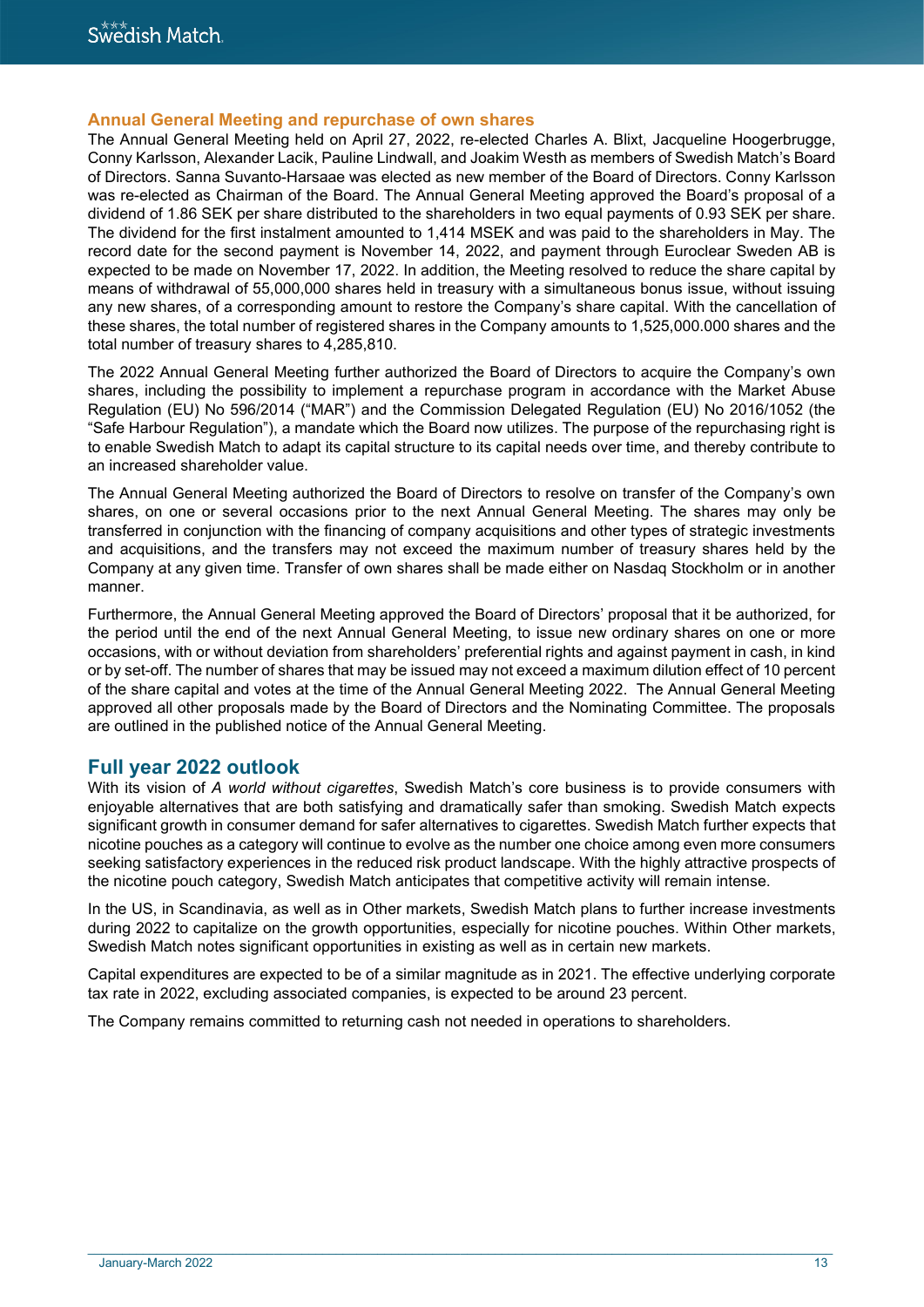# **Risk factors**

Swedish Match operates in highly competitive markets, which require an agile organization in a continually changing environment. In the event that Swedish Match cannot provide a better offering to the consumer than competitors, there is an increased risk to both customer purchases and the ability to realize price changes.

Production facilities are exposed to risk of various harmful incidents such as fires and machinery breakdown, as well as potential natural disasters or global health crises such as a pandemic and other catastrophic events, along with effects related to climate changes. Such incidents may affect both production facilities and employees. Production interruptions could cause quality or delivery problems.

A loss of a key supplier or a supplier's non-compliance with regulations or unethical behavior could be harmful to the Group. Potential consequences are delivery or quality problems or difficulties in the interaction with other stakeholders including sales to consumers.

Swedish Match is exposed to a high degree of regulation from various authorities. Regulations could have a restricting impact on how the Group can operate its business and interact with its stakeholders or direct financial impact in the form or increased taxes or imposed fees. Regulations, many related to the Group's involvement in the tobacco industry, concern among other issues, tobacco excise taxes, marketing, packaging, warning labels, ingredients, reporting to authorities, product approvals, and introduction of new products. Many authorities have and continue to implement various forms of restrictions on sales and usage of tobacco and other nicotine containing products.

Social and geopolitical upheaval caused by wars, armed conflicts, or incidents causing massive migration pressures may have moderate to severe impacts on supply chains (sourcing and deliveries), production levels and resultant costs. Business relationships may be altered for an unforeseen period of time. As a result of the ongoing war in Ukraine, Swedish Match continuously follow up on risks and mitigating activities to reduce any negative impacts for the Group. Effects of the war are closely monitored, and any direct and indirect financial effects are evaluated. Commercial, operational, and financial consequences resulting from the ongoing war have thus far been limited for Swedish Match.

The dynamic financial market conditions are continuously changing with fluctuating currency exchange rates, interest rates and availability of funds. A weakening of certain major currencies, such as the USD versus the SEK, could cause lower financial results presented in SEK from the translation of foreign operations. The transaction exposure is relatively low as most production is located in the country where sales are conducted. Higher interest rates and credit spreads could have a negative impact on net finance expense.

Key business processes such as production management, invoicing, customer support and financial reporting rely on IT systems. Increasingly sophisticated and frequent cybercrimes could result in significant outages or application failures to our infrastructure, and cause reputational damage, considerable business disruption or adverse impact on business-critical data. The information assets within Swedish Match are of fundamental importance for our business. Proper handling of the assets is important for the trust of employees, customers, and partners. Swedish Match needs to ensure confidentiality, integrity, and availability of information most important to Swedish Match.

For a further description of risk factors and how Swedish Match works to mitigate risks, see the Risk management section in the Report of the Board of Directors in the Swedish Match annual report for 2021, available on the Company's website.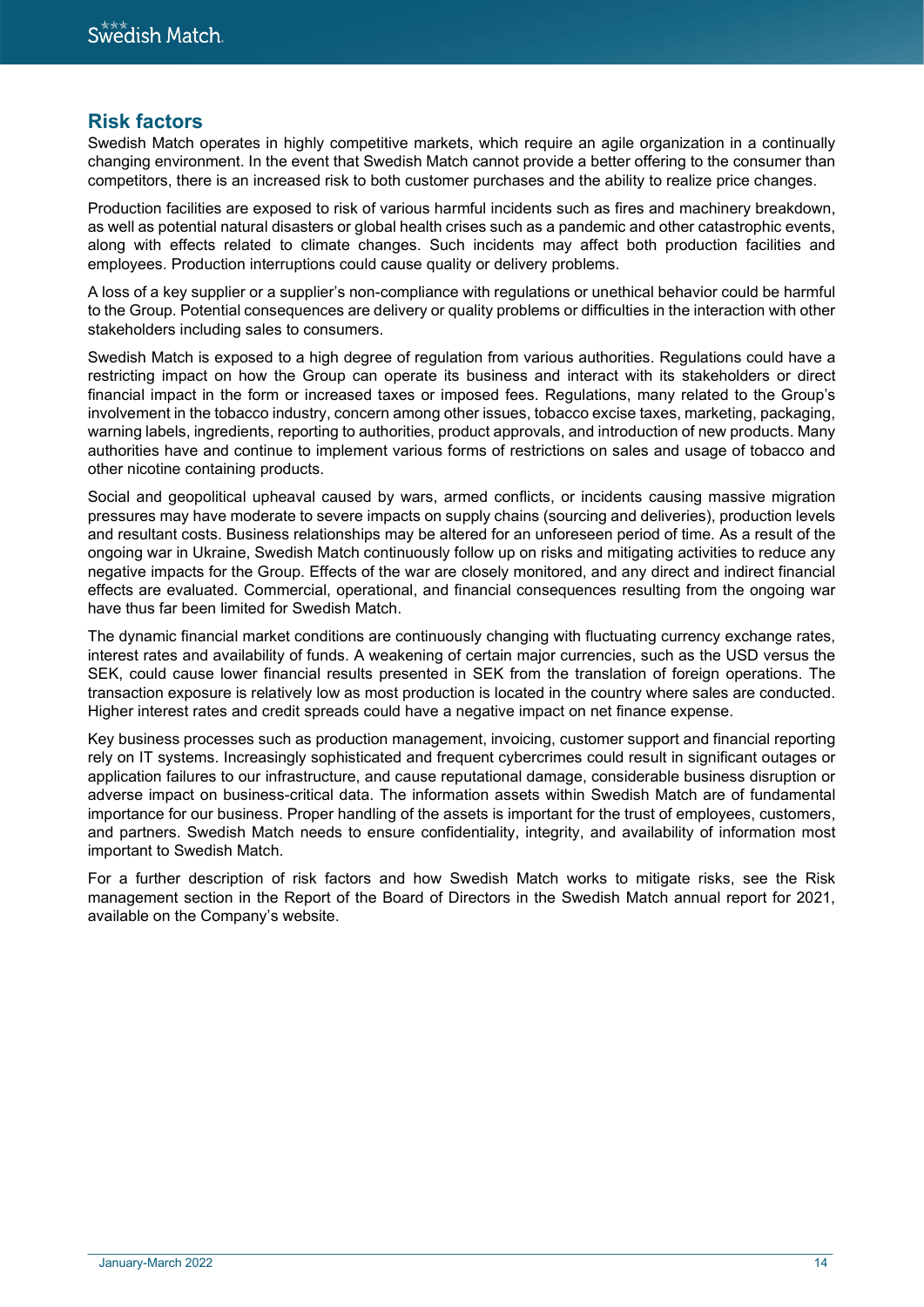# **Swedish Match AB (publ)**

Swedish Match AB (publ) is the Parent Company of the Swedish Match Group. The main sources of income for the Parent Company are dividends and Group contributions from subsidiaries.

Revenue from the Parent Company for the first quarter 2022 amounted to 7 MSEK (8).

Loss before income tax amounted to -191 MSEK (-138) and net loss for the quarter amounted to -155 MSEK (-108). The higher loss before income tax compared to the previous year was primarily related to higher administrative expenses.

Part of the Group´s treasury operations are within the operations of the Parent Company, including the major part of the Group´s external borrowings. Substantially all of these loans have been hedged to fixed interest rates.

Repayment of bond loans amounted to 265 MSEK during the first quarter and new bond loans of 197 MSEK were issued.

In 2021 it was resolved to split each of the Company´s shares into ten shares (ratio 10:1). All references to shares and earnings per share in this document have been restated to reflect this split. During the first quarter, the Parent Company made share repurchases of 10.5 million (4.9) shares for 750 MSEK (300).

# **Forward-looking information**

This report contains forward-looking information based on the current expectation of the Swedish Match Group's management. Although management deems that the expectations presented by such forward-looking information are reasonable, no guarantee can be given that these expectations will prove correct. Accordingly, the actual future outcome could vary considerably when compared to that stated in the forward-looking information, due to such factors as changed market conditions for Swedish Match's products and more general factors such as business cycles, market conditions and competition, unforeseen commercial or operational implications attributable to COVID-19, changes in legal requirements or other political measures, and fluctuations in exchange rates.

# **Additional information**

This report has not been reviewed by the Company's auditors. The January-June 2022 report will be released on July 22, 2022.

Stockholm, May 11, 2022

Lars Dahlgren President and CEO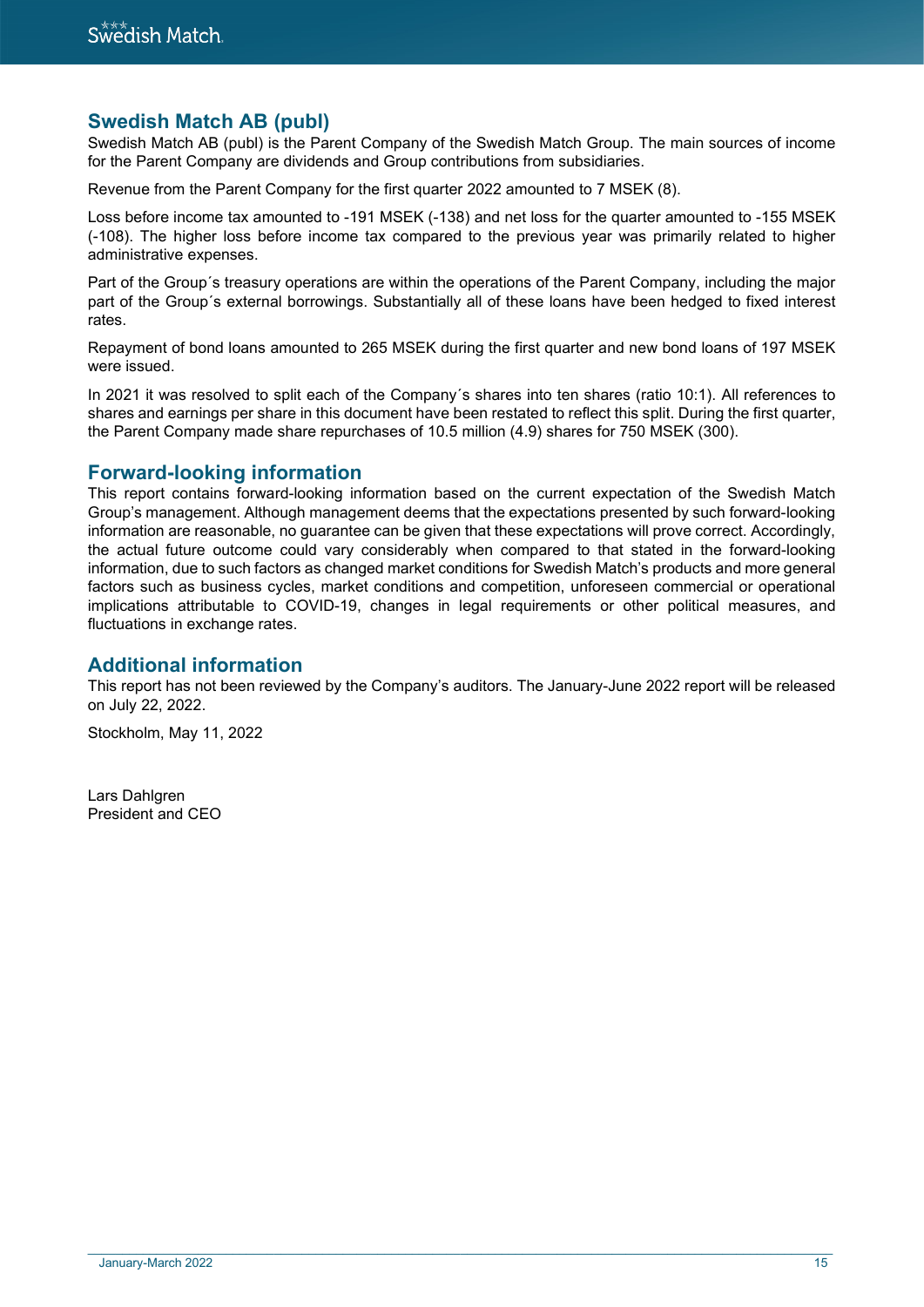# **Product segments summary and key ratios**

| <b>Sales</b>                |       |               |     |                  |
|-----------------------------|-------|---------------|-----|------------------|
| <b>MSEK</b>                 |       | January-March | Chg | <b>Full year</b> |
|                             | 2022  | 2021          | %   | 2021             |
| Smokefree                   | 3,262 | 2,823         | 16  | 12,120           |
| Cigars                      | 1,169 | 1,249         | -6  | 4,688            |
| Lights                      | 375   | 305           | 23  | 1,338            |
| Sales from product segments | 4,807 | 4.376         | 10  | 18.145           |
| Other operations            | 85    | 78            | 9   | 344              |
| <b>Sales</b>                | 4.892 | 4.455         | 10  | 18.489           |

# **Operating profit**

| MSEK                                   |       | January-March | Chg | <b>Full year</b> |
|----------------------------------------|-------|---------------|-----|------------------|
|                                        | 2022  | 2021          | %   | 2021             |
| Smokefree                              | 1,613 | 1.465         | 10  | 5,998            |
| Cigars                                 | 445   | 560           | -20 | 1,841            |
| Lights                                 | 57    | 67            | -15 | 297              |
| Operating profit from product segments | 2.115 | 2,092         |     | 8,136            |
| Other operations                       | -91   | -37           |     | $-150$           |
| Settlement income                      |       | 300           |     | 300              |
| <b>Operating profit</b>                | 2.024 | 2,354         | -14 | 8,286            |

# **Operating margin by product segment**

| Percent                                |      | January-March | <b>Full year</b> |
|----------------------------------------|------|---------------|------------------|
|                                        | 2022 | 2021          | 2021             |
| Smokefree                              | 49.4 | 51.9          | 49.5             |
| Cigars                                 | 38.1 | 44.8          | 39.3             |
| Lights                                 | 15.1 | 22.0          | 22.2             |
| Operating margin from product segments | 44.0 | 47.8          | 44.8             |

# **EBITDA by product segment**

| <b>MSEK</b>                         |       | January-March | Chg   | <b>Full year</b> |
|-------------------------------------|-------|---------------|-------|------------------|
|                                     | 2022  | 2021          | %     | 2021             |
| Smokefree                           | 1,737 | 1.561         | 11    | 6.423            |
| Cigars                              | 467   | 581           | -20   | 1,927            |
| Lights                              | 68    |               | $-12$ | 339              |
| <b>EBITDA from product segments</b> | 2.272 | 2.219         | 2     | 8,690            |

# **EBITDA margin by product segment**

| Percent                                    |      | January-March | <b>Full year</b> |  |
|--------------------------------------------|------|---------------|------------------|--|
|                                            | 2022 | 2021          | 2021             |  |
| Smokefree                                  | 53.2 | 55.3          | 53.0             |  |
| Cigars                                     | 40.0 | 46.5          | 41.1             |  |
| Lights                                     | 18.2 | 25.3          | 25.4             |  |
| <b>EBITDA margin from product segments</b> | 47.3 | 50.7          | 47.9             |  |
|                                            |      |               |                  |  |

 $\_$  , and the state of the state of the state of the state of the state of the state of the state of the state of the state of the state of the state of the state of the state of the state of the state of the state of the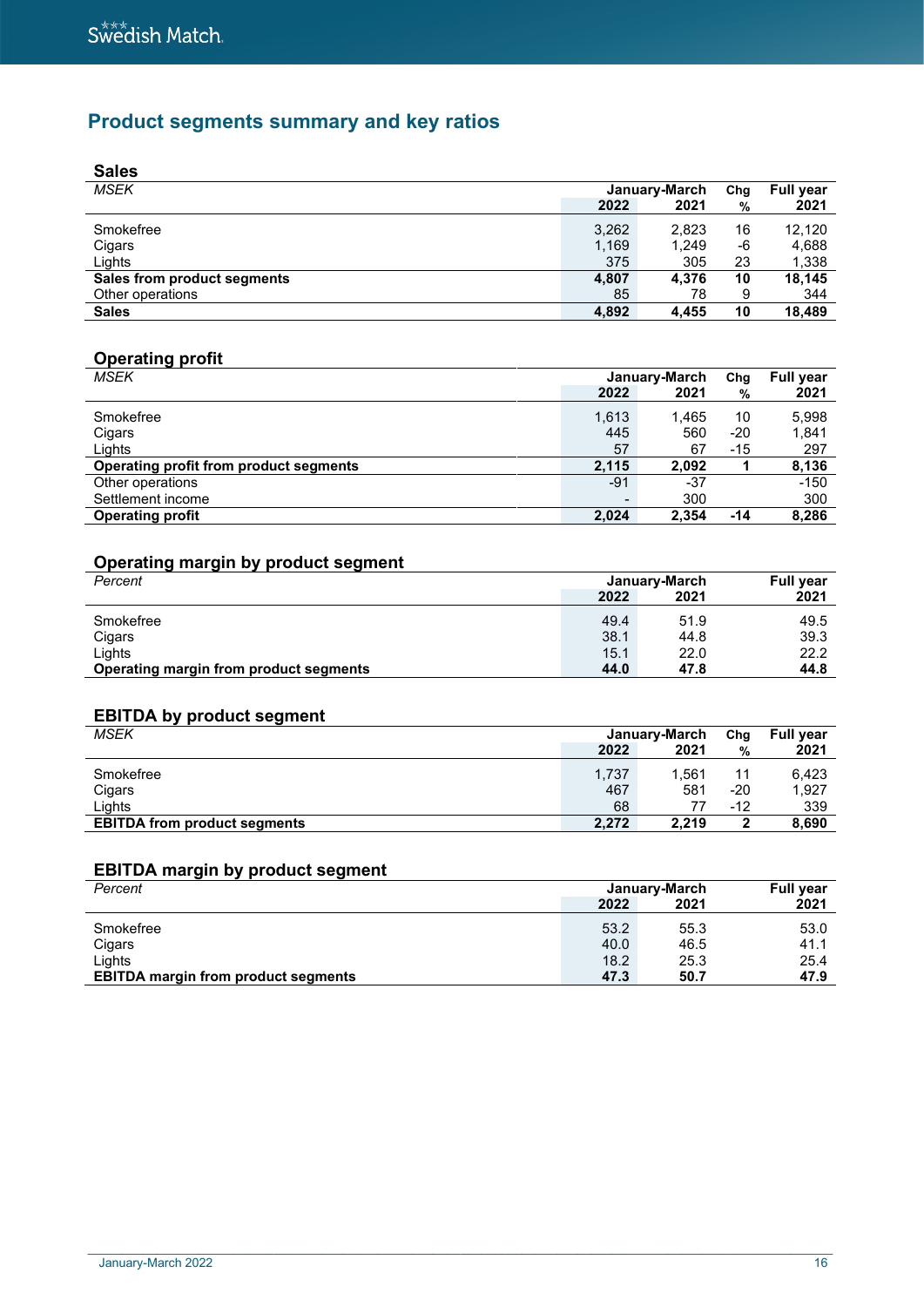# **Key ratios**

|                                                                                                                   |                                |                                | 12 months             |               |
|-------------------------------------------------------------------------------------------------------------------|--------------------------------|--------------------------------|-----------------------|---------------|
|                                                                                                                   | January-March                  |                                | ended                 | Full year     |
|                                                                                                                   | 2022                           | 2021                           | <b>March 31, 2022</b> | 2021          |
| Operating margin from product segments, %<br>Operating margin, excl. larger one-time items, %                     | 44.0<br>41.4                   | 47.8<br>46.1                   | 43.9<br>42.0          | 44.8<br>43.2  |
| Net debt, MSEK<br>Investments in property, plant and equipment,                                                   | 13,238                         | 11,964                         | 13,238                | 14,035        |
| <b>MSEK</b><br>Depreciation, amortization and impairments,                                                        | 238                            | 277                            | 1,134                 | 1,172         |
| <b>MSEK</b>                                                                                                       | 173                            | 142                            | 646                   | 615           |
| EBITA, MSEK                                                                                                       | 2,043                          | 2,073                          | 8.031                 | 8,061         |
| <b>EBITA</b> interest cover                                                                                       | 24.1                           | 25.1                           | 24.1                  | 24.3          |
| Net debt/EBITA<br>Adjusted earnings per share, basic and diluted,                                                 |                                |                                | 1.6                   | 1.7           |
| $SEK^{1/2}$                                                                                                       | 0.98                           | 0.97                           | 3.82                  | 3.82          |
| Share data                                                                                                        |                                |                                |                       |               |
| Number of shares outstanding at end of period <sup>2)</sup><br>Average number of shares outstanding <sup>2)</sup> | 1,520,714,190<br>1,527,114,052 | 1.579.163.720<br>1.582.096.845 | 1.551.633.487         | 1.565.379.185 |

1) Adjusted earnings per share in 2021 excludes settlement income of 300 MSEK (238 MSEK net of tax) recognized in the first quarter 2021.

2) A share split (10:1) was made in May 2021. Historical share data in this report has been restated in accordance with IAS 33.

# **Financial statements**

### **Condensed consolidated income statement**

| <b>MSEK</b>                                      |          | January-March | Chg   | <b>Full year</b> |
|--------------------------------------------------|----------|---------------|-------|------------------|
| Note                                             | 2022     | 2021          | %     | 2021             |
| <b>Sales</b><br>$\overline{2}$                   | 4,892    | 4,455         | 10    | 18,489           |
| Cost of goods sold                               | $-1,630$ | $-1,469$      |       | $-6,249$         |
| <b>Gross profit</b>                              | 3,263    | 2,986         | 9     | 12,240           |
| Selling and administrative expenses              | $-1,243$ | -933          |       | $-4,267$         |
| Share of profit in associated companies          | 4        |               |       | 13               |
| Settlement income                                |          | 300           |       | 300              |
| <b>Operating profit</b>                          | 2,024    | 2,354         | $-14$ | 8,286            |
| Finance income                                   |          | 11            |       | 36               |
| Finance costs                                    | $-95$    | $-100$        |       | $-381$           |
| Net finance cost                                 | -87      | -89           |       | $-345$           |
| Profit before income tax                         | 1,937    | 2,265         | $-14$ | 7,941            |
| 4<br>Income tax expense                          | $-444$   | $-485$        |       | $-1,723$         |
| <b>Profit for the period</b>                     | 1,493    | 1,780         | -16   | 6,218            |
| Attributable to:                                 |          |               |       |                  |
| Equity holders of the Parent                     | 1,492    | 1,779         |       | 6,217            |
| Non-controlling interests                        | 0        | 0             |       |                  |
| <b>Profit for the period</b>                     | 1,493    | 1,780         | $-16$ | 6,218            |
| Earnings per share, basic and diluted, $SEK^{1}$ | 0.98     | 1.12          |       | 3.97             |

1) A share split (10:1) was made in May 2021. Historical share data in this report has been restated in accordance with IAS 33.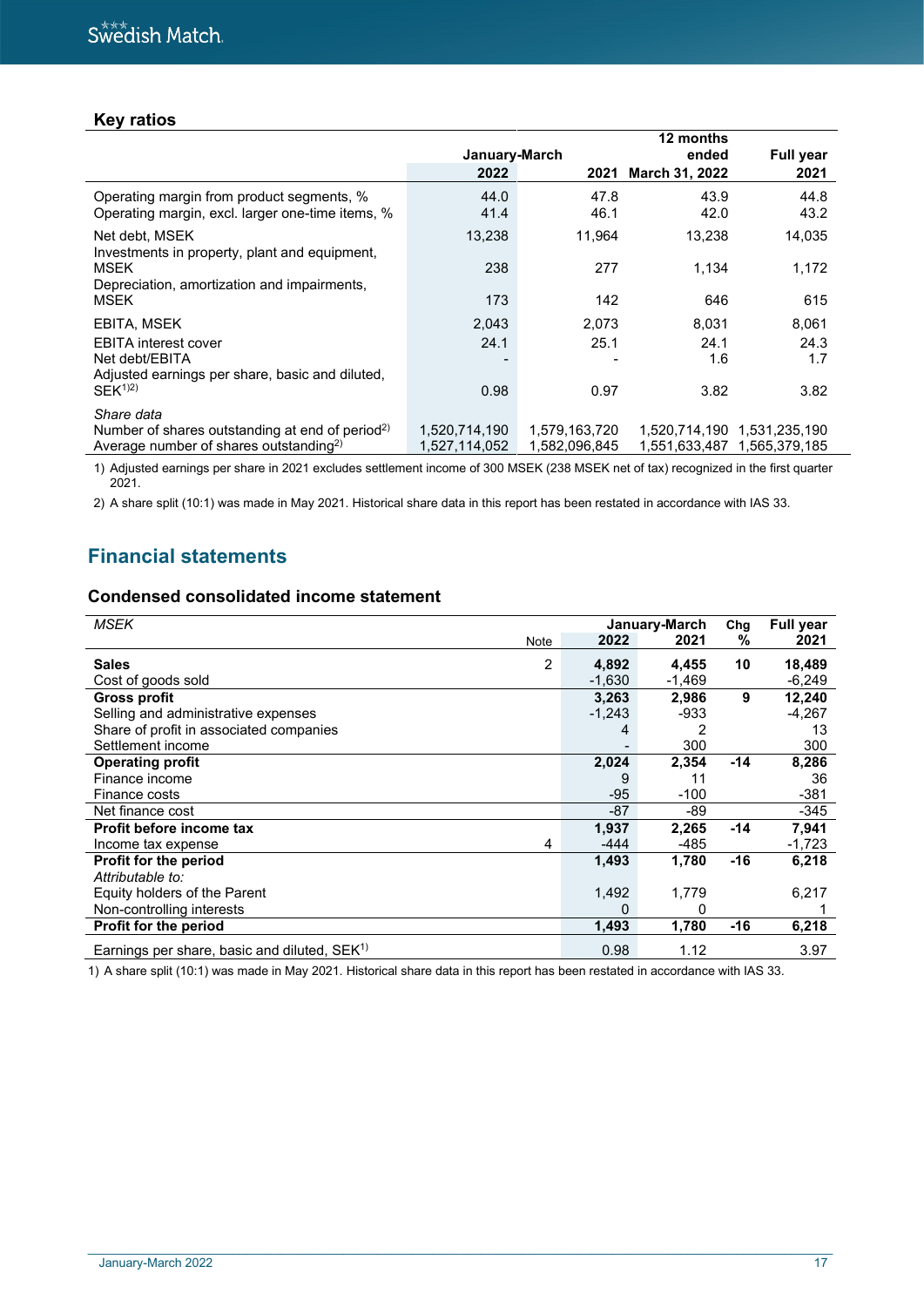# **Condensed consolidated statement of comprehensive income**

| <b>MSEK</b>                                                                      |       | January-March |          |
|----------------------------------------------------------------------------------|-------|---------------|----------|
|                                                                                  | 2022  | 2021          | 2021     |
| Profit for the period                                                            | 1,493 | 1,780         | 6,218    |
| Other comprehensive income that may be reclassified to the income statement      |       |               |          |
| Translation differences related to foreign operations                            | 263   | 451           | 740      |
| Translation differences included in profit and loss                              |       |               | $\Omega$ |
| Effective portion of changes in fair value of cash flow hedges                   | 87    | 27            | 82       |
| Income tax relating to reclassifiable components of other comprehensive income   | -18   | -6            | $-17$    |
| Subtotal, net of tax for the period                                              | 332   | 472           | 805      |
| Other comprehensive income that will not be reclassified to the income statement |       |               |          |
| Actuarial gains/losses attributable to pensions, incl. payroll tax               | 237   | 351           | 369      |
| Income tax relating to non-reclassifiable components of other comprehensive      |       |               |          |
| income                                                                           | -60   | -86           | -91      |
| Subtotal, net of tax for the period                                              | 177   | 265           | 278      |
| Total comprehensive income for the period                                        | 2,002 | 2,517         | 7,300    |
| Attributable to:                                                                 |       |               |          |
| Equity holders of the Parent                                                     | 2,001 | 2,517         | 7,299    |
| Non-controlling interests                                                        | 0     | $\mathbf{0}$  |          |
| Total comprehensive income for the period                                        | 2,002 | 2,517         | 7,300    |

# **Condensed consolidated balance sheet**

| <b>MSEK</b>                                         | Note | March 31, 2022 | December 31, 2021 |
|-----------------------------------------------------|------|----------------|-------------------|
| Intangible assets                                   |      | 2,285          | 2,281             |
| Property, plant and equipment                       |      | 4.744          | 4,556             |
| Right-of-use assets                                 |      | 395            | 388               |
| Investments in associated companies                 |      | 47             | 41                |
| Other non-current assets and operating receivables  |      | 28             | 25                |
| Other non-current financial assets and receivables  | 3,5  | 1,979          | 1,832             |
| <b>Total non-current assets</b>                     |      | 9,478          | 9,123             |
| Other current financial receivables                 | 3,5  | 167            | 374               |
| Current operating assets and receivables            | 3    | 5,066          | 4,534             |
| Cash and cash equivalents                           | 3    | 2,823          | 2,121             |
| <b>Total current assets</b>                         |      | 8,055          | 7,029             |
| <b>Total assets</b>                                 |      | 17,533         | 16,152            |
|                                                     |      |                |                   |
| Equity attributable to equity holders of the Parent |      | $-5,435$       | $-6,686$          |
| Non-controlling interests                           |      | 18             | 17                |
| <b>Total equity</b>                                 |      | $-5,417$       | $-6,669$          |
| Non-current financial provisions                    |      | 1,395          | 1,397             |
| Non-current loans                                   | 3    | 13,523         | 14,197            |
| Other non-current financial liabilities             | 3,5  | 1,690          | 1,883             |
| Other non-current operating liabilities             | 3    | 496            | 504               |
| <b>Total non-current liabilities</b>                |      | 17,104         | 17,981            |
| <b>Current loans</b>                                | 3    | 1,725          | 990               |
| Other current financial liabilities                 | 3,5  | 505            | 368               |
| Other current operating liabilities                 | 3    | 3,617          | 3,482             |
| <b>Total current liabilities</b>                    |      | 5,847          | 4,840             |
| <b>Total liabilities</b>                            |      | 22,950         | 22,821            |
| <b>Total equity and liabilities</b>                 |      | 17,533         | 16,152            |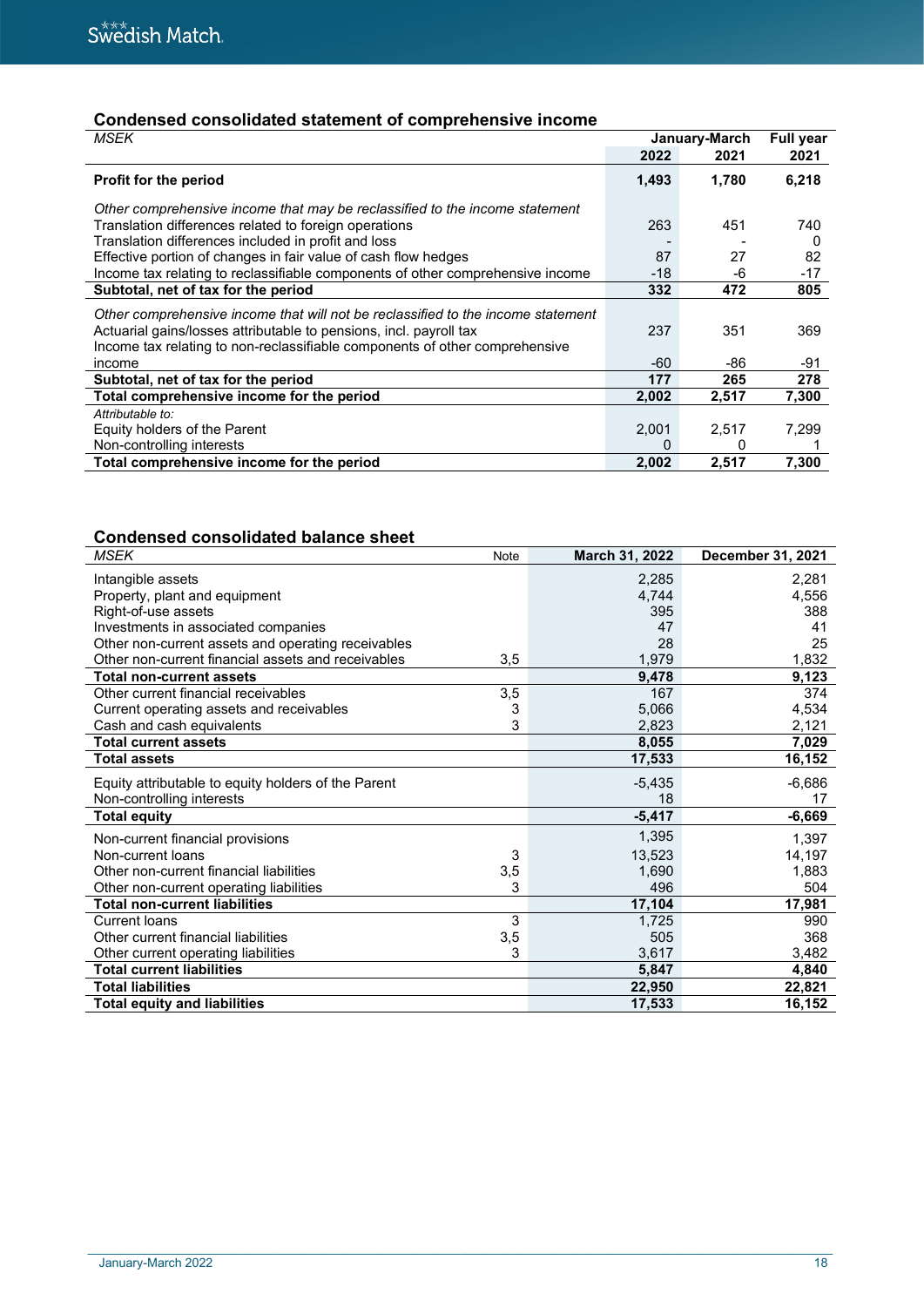# **Condensed consolidated cash flow statement**

| <b>MSEK</b>                                                           | January-March |          |
|-----------------------------------------------------------------------|---------------|----------|
|                                                                       | 2022          | 2021     |
| Operating activities                                                  |               |          |
| <b>Profit before income taxes</b>                                     | 1,937         | 2,265    |
| Share of profit in associated companies                               | -4            | -2       |
| Adjustments for non-cash items etc. <sup>1)</sup>                     | 182           | 11       |
| Income tax paid                                                       | $-201$        | $-208$   |
| Cash flow from operating activities before changes in working capital | 1,914         | 2,066    |
| Changes in working capital                                            | $-373$        | -486     |
| Net cash generated from operating activities                          | 1,542         | 1,580    |
|                                                                       |               |          |
| <b>Investing activities</b>                                           |               |          |
| Purchase of property, plant and equipment                             | $-238$        | $-277$   |
| Proceeds from sale of property, plant and equipment                   |               | 10       |
| Purchase of intangible assets                                         | $-1$          | $-2$     |
| Acquisition of subsidiaries <sup>2)</sup>                             |               | $-39$    |
| Changes in financial receivables etc.                                 | $-5$          | -3       |
| Net cash used in investing activities                                 | $-243$        | $-311$   |
|                                                                       |               |          |
| <b>Financing activities</b>                                           |               |          |
| Proceeds from borrowings                                              | 197           | 798      |
| Repayment of borrowings                                               | $-265$        | $-1,467$ |
| Repurchase of own shares                                              | $-709$        | $-300$   |
| Lease payments                                                        | $-27$         | $-22$    |
| Realized exchange gain/losses on financial instruments                | 178           | $-121$   |
| Other                                                                 |               | 2        |
| Net cash used in financing activities                                 | $-624$        | $-1,110$ |
| Net increase in cash and cash equivalents                             | 675           | 159      |
| Cash and cash equivalents at the beginning of the period              | 2,121         | 3,411    |
| Effect of exchange rate fluctuations on cash and cash equivalents     | 27            | 161      |
| Cash and cash equivalents at the end of the period                    | 2,823         | 3,732    |

1) Non-cash items etc. mainly refer to depreciation, amortization and accrued interest.

2) Acquisition of subsidiaries in 2021 includes consideration paid relating to the acquisition of Fire-Up International B.V.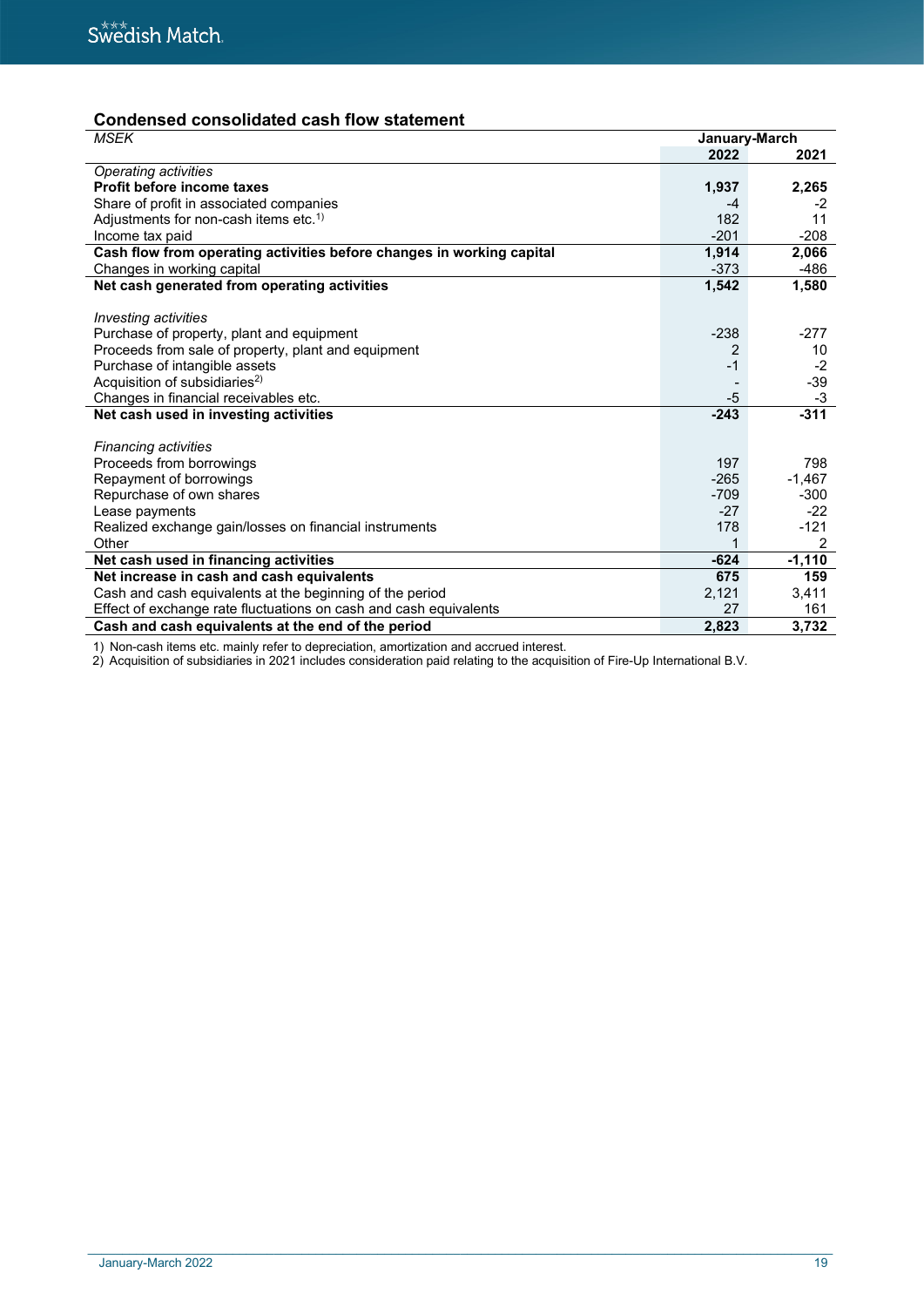# **Condensed consolidated statement of changes in equity**

| <b>MSEK</b>                                           | January-March   | Full year |          |
|-------------------------------------------------------|-----------------|-----------|----------|
|                                                       | 2022            | 2021      | 2021     |
| Equity at beginning of period                         | $-6.669$        | -7.798    | -7.798   |
| Profit for the period                                 | 1,493           | 1.780     | 6.218    |
| Other comprehensive income, net of tax for the period | 509             | 737       | 1,083    |
| Total comprehensive income for the period             | 2,002           | 2.517     | 7,300    |
| Dividend                                              |                 |           | $-2.369$ |
| Repurchase of own shares                              | $-750$          | $-300$    | $-3,802$ |
| Cancellation of shares                                | $\blacksquare$  |           | $-10$    |
| Bonus issue                                           | $\qquad \qquad$ |           | 10       |
| Equity at end of period                               | $-5.417$        | $-5.580$  | $-6,669$ |

Equity attributable to non-controlling interests amounted to 18 (17) MSEK.

### **Objectives, policies and processes for managing capital**

The basis for determining dividends and repurchasing of own shares is the equity of the Parent Company. Total equity in the Parent Company as per March 31, 2022, amounted to 9,444 MSEK and distributable earnings amounted to 9,055 MSEK.

In addition, before any distribution of capital to shareholders is determined, the financial position of the Group is carefully analyzed. As part of this analysis, the Board of Directors of Swedish Match has adopted certain financial guidelines and risk management procedures to ensure that the Parent Company and the Group maintain adequate liquidity to meet reasonably foreseeable requirements taking into account the maturity profile of debt obligations.

The dividend policy of the Company is a pay-out ratio of 40 to 60 percent of the earnings per share, subject to adjustments for larger one-time items. The Board has further determined that the financial policy should be, for the Group, to strive to maintain a net debt that does not exceed 3 times EBITA. The Board continually reviews the financial position of the Company, and the actual level of net debt is assessed against anticipated future profitability and cash flow, investment and expansion plans, acquisition opportunities as well as the development of interest rates and credit markets. Excess funds are returned to shareholders through dividends and share repurchases. For further information on distribution of capital to the shareholders during the period see section *Shareholder distributions and the share*.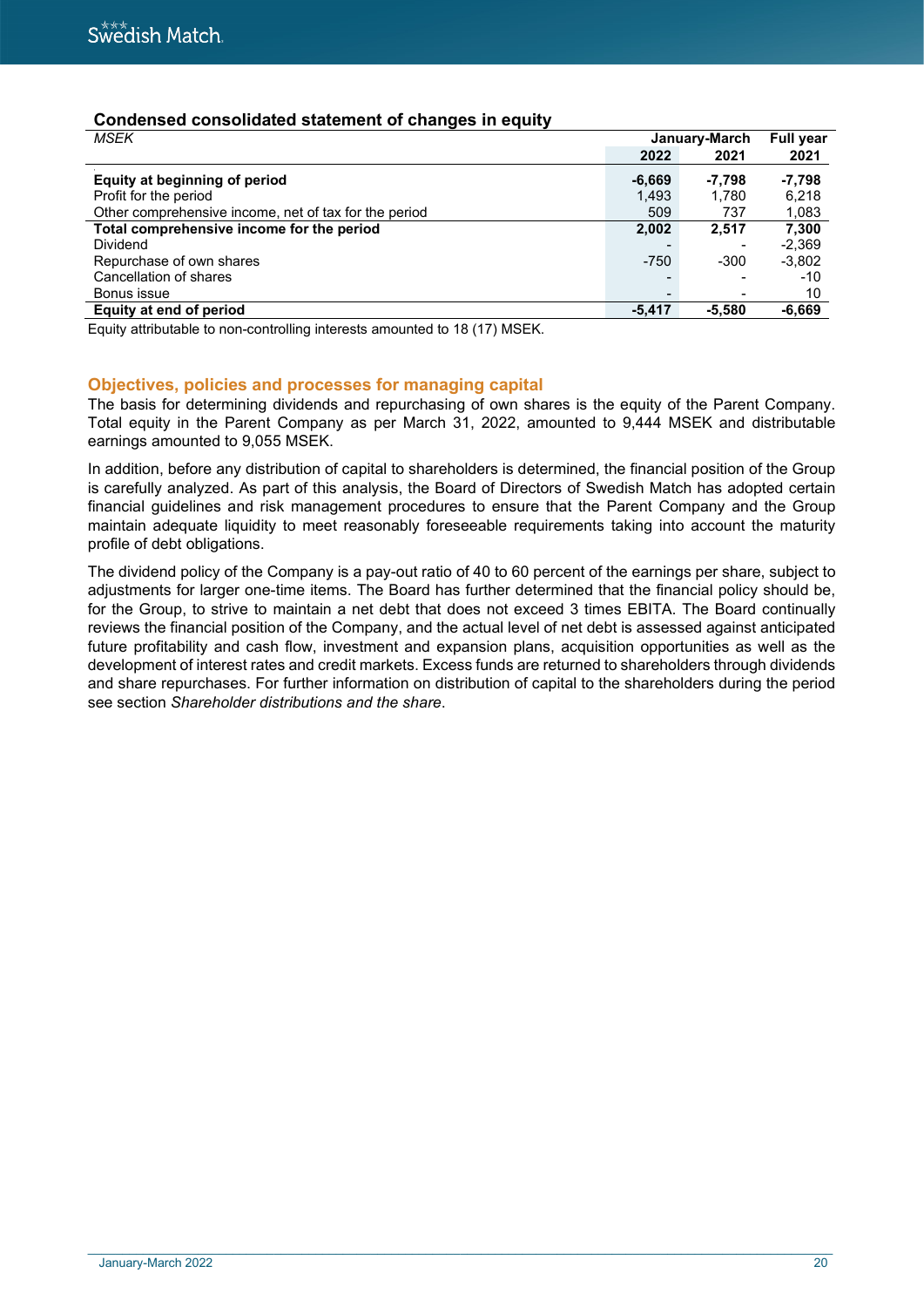# **Condensed Parent Company income statement**

| <b>MSEK</b>             | January-March |        |  |
|-------------------------|---------------|--------|--|
|                         | 2022          | 2021   |  |
| Sales                   |               | 8      |  |
| Administrative expenses | $-109$        | -56    |  |
| <b>Operating loss</b>   | $-102$        | -49    |  |
| Finance income          |               | 0      |  |
| Finance costs           | $-89$         | -89    |  |
| Net finance cost        | -89           | -89    |  |
| Loss before income tax  | $-191$        | $-138$ |  |
| Income tax              | 37            | 30     |  |
| Loss for the period     | $-155$        | $-108$ |  |

# **Condensed Parent Company statement of comprehensive income**

| MSEK                                                                        | January-March |        |  |
|-----------------------------------------------------------------------------|---------------|--------|--|
|                                                                             | 2022          | 2021   |  |
| Loss for the period                                                         | $-155$        | $-108$ |  |
| Other comprehensive income that may be reclassified to the income statement |               |        |  |
| Effective portion of changes in fair value of cash flow hedges              | 87            | 27     |  |
| Income tax relating to components of other comprehensive income             | $-18$         | -6     |  |
| Other comprehensive income, net of tax for the period                       | 69            | 21     |  |
| Total comprehensive income for the period                                   | -86           | -86    |  |

# **Condensed Parent Company balance sheet**

| <b>MSEK</b>                         | March 31, 2022 | March 31, 2021 | December 31, 2021 |
|-------------------------------------|----------------|----------------|-------------------|
| Intangible and tangible assets      | 0              | 0              |                   |
| Non-current financial assets        | 31,734         | 31,782         | 31,608            |
| Current assets                      | 240            | 356            | 3,293             |
| Cash and other current deposits     | 173            |                | 109               |
| <b>Total assets</b>                 | 32,147         | 32,139         | 35,010            |
| <b>Equity</b>                       | 9,444          | 11,457         | 10,280            |
| <b>Untaxed reserves</b>             | 2,965          | 2,675          | 2,965             |
| Provisions                          | 61             | 83             | 69                |
| Non-current liabilities             | 13,577         | 13,924         | 14,325            |
| <b>Current liabilities</b>          | 6,100          | 4.000          | 7,371             |
| <b>Total liabilities</b>            | 19.738         | 18,006         | 21,765            |
| <b>Total equity and liabilities</b> | 32,147         | 32,139         | 35,010            |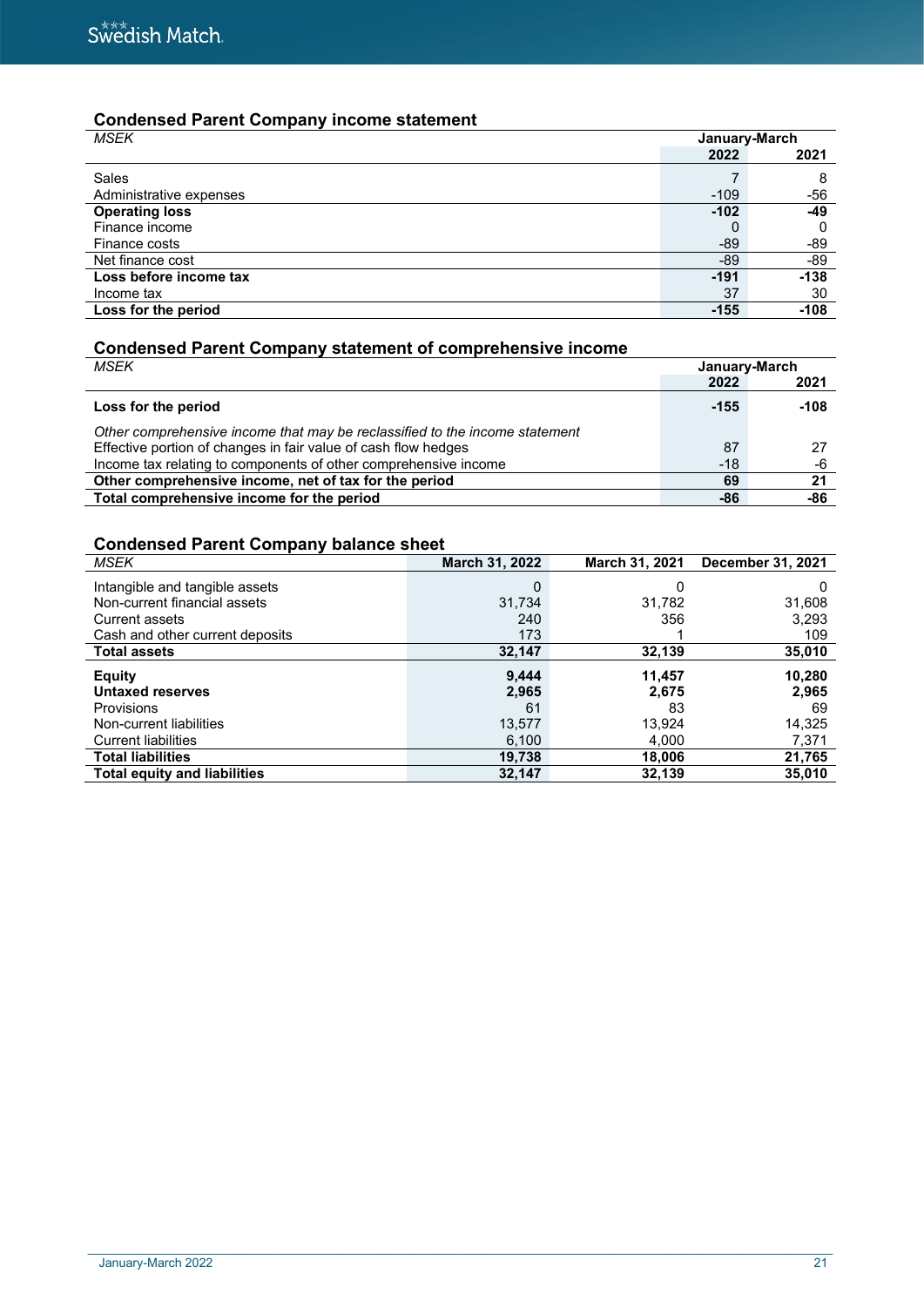### **Note 1 – Accounting principles**

This report for the Group is prepared in accordance with the Accounting Standard IAS 34 Interim Financial Reporting and applicable rules in the Annual Accounts Act. The report for the Parent Company is prepared in accordance with the Annual Accounts Act, Chapter 9 and RFR 2. Additional disclosures as required under IAS 34.16A may be found within the financial statements and related notes and in the narrative text of the interim financial report.

There are no changes to IFRS standards, amendments and interpretations of existing standards applicable as of January 1, 2022, that have had an effect on the Group's financial result or position. The accounting principles and basis of calculation in this report are the same as in the annual report for 2021.

#### **Note 2 – Disaggregation of revenue**

The main revenue streams for the Swedish Match Group arise from sale of goods manufactured by the Group. Within Lights, a small portion of the revenue also pertains to the distribution of third party products. Revenue within Other operations mainly pertains to income from logistics services for delivery of third party products to retail customers. Revenues for the sale of goods and logistics services are recognized at the point when the control of the promised good or service is transferred to the customer at the expected consideration to be received for such delivery. The expected consideration recognized reflects estimates of potential outcome of variable considerations as well as expected reimbursements for product returns.

| <b>MSEK</b>        |                  |       |                          | <b>Segments</b>          |         |      |                          |       |                     |                          |         |       |
|--------------------|------------------|-------|--------------------------|--------------------------|---------|------|--------------------------|-------|---------------------|--------------------------|---------|-------|
| Primary            | <b>Smokefree</b> |       | Cigars                   |                          | Lights  |      | <b>Total</b><br>segments |       | Other<br>operations |                          | Group   |       |
| geographical       | Jan-Mar          |       | Jan-Mar                  |                          | Jan-Mar |      | Jan-Mar                  |       | Jan-Mar             |                          | Jan-Mar |       |
| markets            | 2022             | 2021  | 2022                     | 2021                     | 2022    | 2021 | 2022                     | 2021  | 2022                | 2021                     | 2022    | 2021  |
| The US             | 1.934            | 1.535 | 1,169                    | 1.249                    | 53      | 46   | 3,157                    | 2,829 |                     | $\overline{\phantom{a}}$ | 3.157   | 2.829 |
| Scandinavia        | 1,275            | 1.249 | $\overline{\phantom{0}}$ | $\qquad \qquad$          | 18      | 16   | 1,293                    | 1,265 | 85                  | 78                       | 1,378   | 1.343 |
| Other markets I    | 53               | 40    | $\qquad \qquad$          | $\overline{\phantom{a}}$ | 304     | 243  | 357                      | 283   |                     | $\overline{\phantom{0}}$ | 357     | 283   |
| <b>Total sales</b> | 3.262            | 2,823 | 1,169                    | 1.249                    | 375     | 305  | 4,807                    | 4.376 | 85                  | 78                       | 4,892   | 4,455 |

#### **Sales – January to March**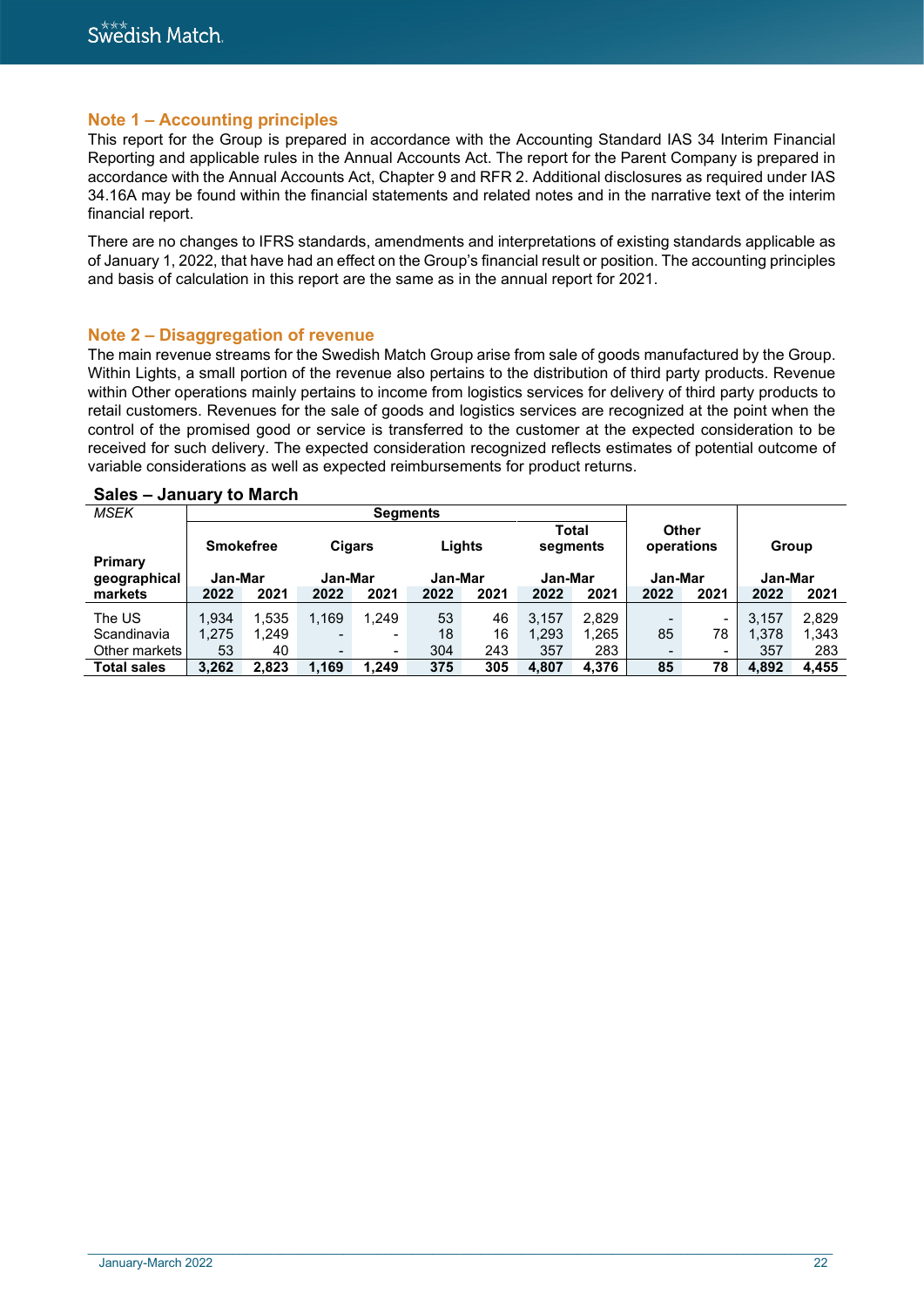# **Note 3 – Carrying value and fair value of financial assets and liabilities**

Swedish Match applies IFRS 9 to classify and measure financial instruments.

The following valuation techniques of the fair value hierarchy are used in determining the fair values of the financial instruments:

Level 1 - Quoted prices (unadjusted) in active markets

Level 2 - Inputs other than quoted prices included within level 1 that are observable, either directly or indirectly

Level 3 - Inputs that are not based on observable market data

The following table shows carrying value and fair value for financial instruments as of March 31, 2022.

#### **Carrying value and fair value**

| <b>MSEK</b>                                           | <b>Financial</b>                           | <b>Financial</b><br>assets       | <b>Financial</b><br>liabilities  | <b>Cash flow</b>               |                                         |                            |                                |
|-------------------------------------------------------|--------------------------------------------|----------------------------------|----------------------------------|--------------------------------|-----------------------------------------|----------------------------|--------------------------------|
|                                                       | instruments<br>measured at<br><b>FVTPL</b> | measured at<br>amortized<br>cost | measured at<br>amortized<br>cost | hedges<br>measured<br>at FVOCI | Other<br>receivables<br>and liabilities | Total<br>carrying<br>value | <b>Estimated</b><br>fair value |
| Trade receivables                                     | -                                          | 2,032                            |                                  |                                | $\overline{\phantom{0}}$                | 2,032                      | 2,032                          |
| Other non-current financial<br>receivables            | $\overline{\phantom{0}}$                   | 46                               |                                  | 841                            | 662                                     | 1,548                      | 1,548                          |
| Other current assets and<br>financial receivables     | 16                                         | 97                               |                                  |                                | 198                                     | 311                        | 311                            |
| Prepaid expenses and<br>accrued income <sup>1)</sup>  | $\overline{a}$                             |                                  |                                  | 3                              | 163                                     | 166                        | 166                            |
| Cash and cash equivalents                             |                                            | 2,823                            |                                  |                                |                                         | 2,823                      | 2,823                          |
| <b>Total assets</b>                                   | 16                                         | 4,998                            |                                  | 844                            | 1,023                                   | 6,880                      | 6,880                          |
| Loans and borrowings                                  | -                                          |                                  | 15,248                           |                                | $\overline{\phantom{0}}$                | 15,248                     | 15,018                         |
| Other non-current financial<br>liabilities            |                                            |                                  | 310                              | 54                             | 40                                      | 404                        | 404                            |
| Other current liabilities                             | 48                                         |                                  | 108                              | $\mathbf 0$                    | 1,825                                   | 1,981                      | 1,981                          |
| Accrued expenses and<br>deferred income <sup>1)</sup> | -                                          | $\qquad \qquad \blacksquare$     | 85                               | 33                             | 763                                     | 882                        | 882                            |
| Trade payables                                        |                                            |                                  | 505                              |                                |                                         | 505                        | 505                            |
| <b>Total liabilities</b>                              | 48                                         | -                                | 16,256                           | 87                             | 2,628                                   | 19,020                     | 18,790                         |

1) Accrued interest income on cash flow hedges is reported in the balance sheet as *Prepaid expenses and accrued income* and accrued interest expense on cash flow hedges is reported as *Accrued expenses and deferred income*.

### **Fair value measurement by level**

|                                        | evel | $^{\circ}$ $^{\circ}$ | $\sim$ | ota. |
|----------------------------------------|------|-----------------------|--------|------|
| ivative financial assets               |      | 860                   |        | 860  |
| ⊧ financial<br>≅ IlabilitieJ<br>vative |      | ں ر                   |        | ∪ט   |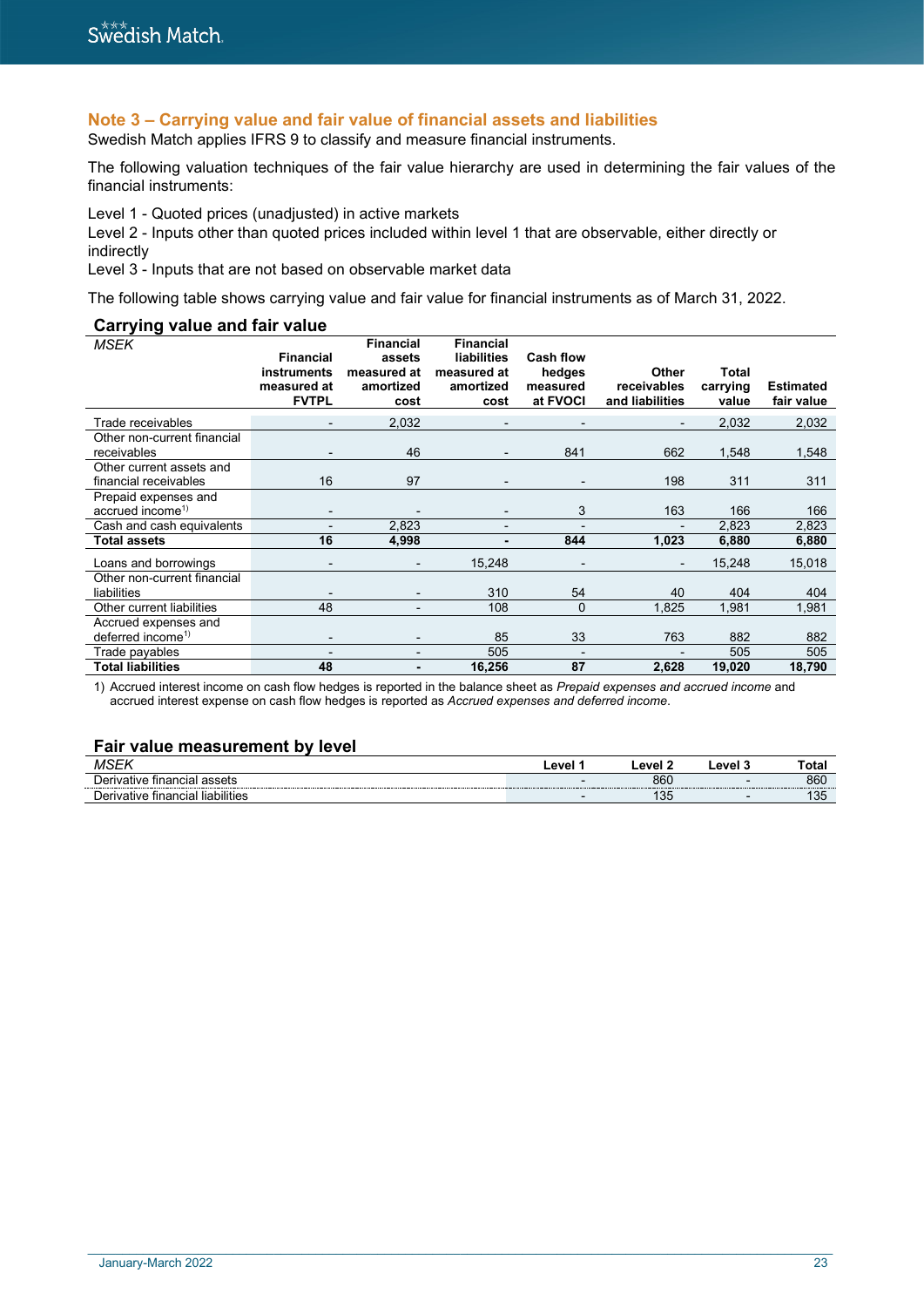The following table shows carrying value and fair value for financial instruments per December 31, 2021.

| <b>MSEK</b>                                           | <b>Financial</b><br>instruments<br>measured at<br><b>FVTPL</b> | <b>Financial</b><br>assets<br>measured at<br>amortized<br>cost | <b>Financial</b><br>liabilities<br>measured at<br>amortized<br>cost | Cash flow<br>hedges<br>measured<br>at FVOCI | Other<br>receivables<br>and liabilities | Total<br>carrying<br>value | <b>Estimated</b><br>fair value |
|-------------------------------------------------------|----------------------------------------------------------------|----------------------------------------------------------------|---------------------------------------------------------------------|---------------------------------------------|-----------------------------------------|----------------------------|--------------------------------|
| Trade receivables                                     |                                                                | 1,843                                                          |                                                                     |                                             |                                         | 1,843                      | 1,843                          |
| Other non-current financial<br>receivables            |                                                                | 36                                                             |                                                                     | 700                                         | 601                                     | 1,337                      | 1,337                          |
| Other current assets and<br>financial receivables     | 71                                                             | 92                                                             |                                                                     | 43                                          | 271                                     | 476                        | 476                            |
| Prepaid expenses and<br>accrued income <sup>1)</sup>  |                                                                | $\blacksquare$                                                 |                                                                     | 2                                           | 153                                     | 155                        | 155                            |
| Cash and cash equivalents                             |                                                                | 2,121                                                          |                                                                     |                                             |                                         | 2,121                      | 2,121                          |
| Total assets                                          | 71                                                             | 4,092                                                          |                                                                     | 745                                         | 1,025                                   | 5,932                      | 5,932                          |
| Loans and borrowings                                  |                                                                |                                                                | 15,187                                                              |                                             |                                         | 15,187                     | 15,499                         |
| Other non-current financial<br>liabilities            |                                                                |                                                                | 307                                                                 | 128                                         | 41                                      | 476                        | 476                            |
| Other current liabilities                             | 6                                                              |                                                                | 102                                                                 | $\blacksquare$                              | 1,590                                   | 1,699                      | 1,699                          |
| Accrued expenses and<br>deferred income <sup>1)</sup> |                                                                |                                                                | 125                                                                 | 45                                          | 892                                     | 1,063                      | 1,063                          |
| Trade payables                                        |                                                                |                                                                | 464                                                                 | $\overline{a}$                              |                                         | 464                        | 464                            |
| <b>Total liabilities</b>                              | 6                                                              |                                                                | 16,185                                                              | 173                                         | 2,523                                   | 18,889                     | 19,201                         |

#### **Carrying value and fair value**

1) Accrued interest income on cash flow hedges is reported in the balance sheet as *Prepaid expenses and accrued income* and accrued interest expense on cash flow hedges is reported as *Accrued expenses and deferred income*.

#### **Fair value measurement by level**

| <b>MSEY</b>                                         | evel | _evel | Level 3 | Total                    |
|-----------------------------------------------------|------|-------|---------|--------------------------|
| Deriva<br>™vative financial<br>l assets             |      | ט ו ט |         | 019                      |
| <br>l liabilities<br>)er<br>vative financial<br>.1V |      |       |         | $\overline{\phantom{a}}$ |

No transfer in or out of level 2 has been made during the first quarter 2022. The recognized amounts are regarded as reasonable estimates for all items measured at carrying value in the balance sheet, except for loans and borrowings, as these amounts have a long time to maturity. The fair value of loans and borrowings differ from their carrying value as a consequence of changes in the market interest rates. Items not valued at fair value in the balance sheet are measured at amortized cost. The total nominal amount of outstanding derivatives was 15,235 MSEK (15,165) of which 10,229 MSEK (10,493) was in cash flow hedges consisting of cross currency and interest rate swaps related to bond loans. The remaining 5,006 MSEK (4,671) consisted of currency swaps related to the conversion of surplus cash in US dollars to Swedish kronor. Methodologies utilized in the valuation of financial instruments can be found in Note 1 in the annual report for 2021.

### **Note 4 – Tax related contingencies**

#### **Tax audits in Sweden**

During 2017, the Swedish Tax Agency performed tax audits in a number of Swedish Match's Swedish group companies. After completing the audits, the Swedish Tax Agency decided to deny certain cost deductions. Swedish Match appealed but the County Administrative Court in Stockholm ruled in favor of the Tax Agency. Swedish Match subsequently appealed to the Administrative Court of Appeals. In August 2020, the Administrative Court of Appeals ruled in favor of the Tax Agency and the tax charges of in total 270 MSEK and related interest costs of 16 MSEK has been paid and debited in the 2020 accounts. Swedish Match applied for leave to appeal and the leave was granted in June 2021 by the Supreme Administrative Court.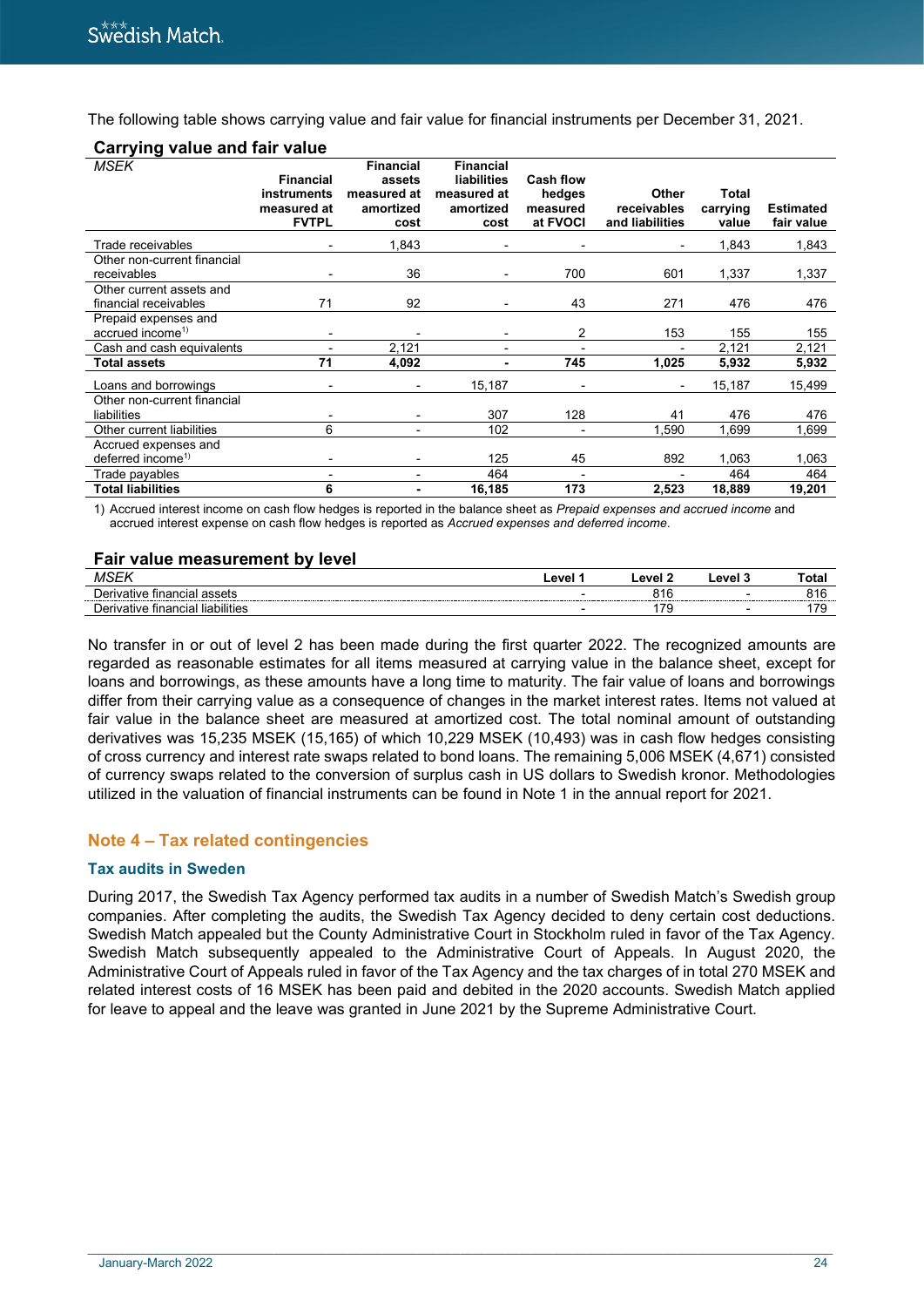### **Note 5 – Alternative performance measures**

Swedish Match presents several financial measures not defined under IFRS with the aim of enabling effective evaluation of the Group's financial position and performance for investors and for the Group's management. This means that these measures are not always comparable with measures used by other companies and shall therefore be considered as a complement to measures defined according to IFRS. Swedish Match applies these alternative key ratios consistently over time. The key ratios are alternative performance measures according to ESMA guidelines unless otherwise stated.

| <b>KEY RATIO</b>               | DEFINITION/CALCULATION                                                                  | <b>PURPOSE</b>                                                                                     |
|--------------------------------|-----------------------------------------------------------------------------------------|----------------------------------------------------------------------------------------------------|
| <b>SALES FROM PRODUCT</b>      | Sales from reportable segments, which                                                   | Used as a measure of sales performance of the                                                      |
| <b>SEGMENTS</b>                | excludes Other operations                                                               | core commercial businesses of Swedish Match,                                                       |
|                                |                                                                                         | excluding the impact of Other operations (incl.                                                    |
|                                |                                                                                         | Swedish distribution function).                                                                    |
| <b>OPERATING PROFIT/LOSS</b>   | Operating profit from reportable segments,                                              | Used as a measure of operating performance of                                                      |
| (EBIT) FROM PRODUCT            | excluding Other operations and larger one-                                              | the core commercial businesses of Swedish                                                          |
| <b>SEGMENTS</b>                | time items                                                                              | Match, excluding the impact of Other operations                                                    |
|                                |                                                                                         | (incl. Swedish distribution function) and items                                                    |
|                                |                                                                                         | which impact comparability between periods.                                                        |
| <b>OPERATING MARGIN</b>        | 100 × Operating profit from product segments                                            | Used as a measure of operational profitability of                                                  |
| <b>FROM PRODUCT</b>            | ÷ Sales from product segments                                                           | the core commercial businesses of Swedish Match                                                    |
| <b>SEGMENTS (%)</b>            |                                                                                         | excluding the impact of Other operations (incl.                                                    |
|                                |                                                                                         | Swedish distribution function).                                                                    |
| <b>LARGER ONE-TIME ITEMS</b>   | Larger one-time items are separately                                                    | Used to provide information regarding items which                                                  |
|                                | disclosed non-recurring income and cost                                                 | impact comparability between periods.                                                              |
|                                | which usually refer to larger capital gains or                                          |                                                                                                    |
|                                | losses on divestments, larger asset                                                     |                                                                                                    |
|                                | impairments and restructuring costs and other                                           |                                                                                                    |
|                                | larger non-recurring income and costs                                                   |                                                                                                    |
| <b>EBITDA</b>                  | recognized during the period                                                            |                                                                                                    |
|                                | Profit for the period excluding larger one-time<br>items, net finance cost, income tax, | Used as an alternative measure of operating                                                        |
|                                | depreciation, amortization and impairments of                                           | performance that is not impacted by historical<br>investments and the related accounting treatment |
|                                | tangible, intangible and right-of-use assets                                            | of such investments as well as items which impact                                                  |
|                                |                                                                                         | comparability between periods.                                                                     |
| <b>EBITDA FROM PRODUCT</b>     | Operating profit from product segments                                                  | Used as an alternative measure of operating                                                        |
| <b>SEGMENTS</b>                | excluding depreciation, amortization and                                                | performance for the core commercial businesses                                                     |
|                                | impairments of tangible, intangible and right-                                          | of Swedish Match, that is not impacted by                                                          |
|                                | of-use assets                                                                           | historical investments and the related accounting                                                  |
|                                |                                                                                         | treatment of such investments as well as items                                                     |
|                                |                                                                                         | which impact comparability between periods.                                                        |
| <b>EBITDA MARGIN (%)</b>       | 100 $\times$ EBITDA ÷ Sales                                                             | Used as an alternative measure of operating                                                        |
|                                |                                                                                         | profitability.                                                                                     |
| <b>EBITDA MARGIN FROM</b>      | 100 × EBITDA from product segments ÷ Sales                                              | Used as an alternative measure of operating                                                        |
| <b>PRODUCT SEGMENTS (%)</b>    | from product segments                                                                   | profitability for the core commercial businesses of                                                |
|                                |                                                                                         | Swedish Match.                                                                                     |
| PROFIT FOR THE PERIOD          | Profit for the period excluding larger one-time                                         | Used as an alternative measure of profit for the                                                   |
| <b>EXCLUDING LARGER</b>        | items                                                                                   | period of the ongoing business which is not                                                        |
| <b>ONE-TIME ITEMS</b>          |                                                                                         | affected by items which impact comparability                                                       |
| <b>EBITA</b>                   | Profit for the period excluding larger one-time                                         | between periods.<br>Used as a measure of operating performance                                     |
|                                | items, net finance cost, tax, amortization and                                          | relative to the financial obligations of the Group.                                                |
|                                | impairments of intangible assets                                                        |                                                                                                    |
| <b>EBITA 12 months rolling</b> | The aggregated profit excluding larger one-                                             | Used as a measure of operating performance                                                         |
|                                | time items, net finance cost, tax, amortization                                         | relative to the financial obligations of the Group.                                                |
|                                | and impairments of intangible assets for the                                            |                                                                                                    |
|                                | 12-month period preceding the closing date                                              |                                                                                                    |
| <b>EBITA INTEREST COVER</b>    | EBITA + (Interest income - interest expense)                                            | Used as a measure of the ability to fund interest                                                  |
|                                |                                                                                         | expense.                                                                                           |
| <b>NET DEBT</b>                | Current and non-current loans, adjusted for                                             | Used as a measure of net financial obligations.                                                    |
|                                | components of derivatives (assets and                                                   |                                                                                                    |
|                                | liabilities) relating to these loans + net                                              |                                                                                                    |
|                                | provisions for pensions and similar obligations                                         |                                                                                                    |
|                                | + current and non-current lease liabilities -                                           |                                                                                                    |
|                                | cash and cash equivalents and other short-                                              |                                                                                                    |
|                                | term investments                                                                        |                                                                                                    |
| <b>NET DEBT/EBITA</b>          | Net debt ÷ EBITA 12 months rolling                                                      | Used as an indication of the duration (in years)                                                   |
|                                |                                                                                         | required to fund existing net financial obligations                                                |
|                                |                                                                                         | with free cash flows from the ongoing business.                                                    |
| <b>ADJUSTED EARNINGS</b>       | Profit for the period excluding larger one-time                                         | Used as an alternative measure of earnings per                                                     |
| <b>PER SHARE</b>               | items net of tax ÷ Average number of shares                                             | share which is not affected by items which impact                                                  |
|                                | outstanding                                                                             | comparability between periods.                                                                     |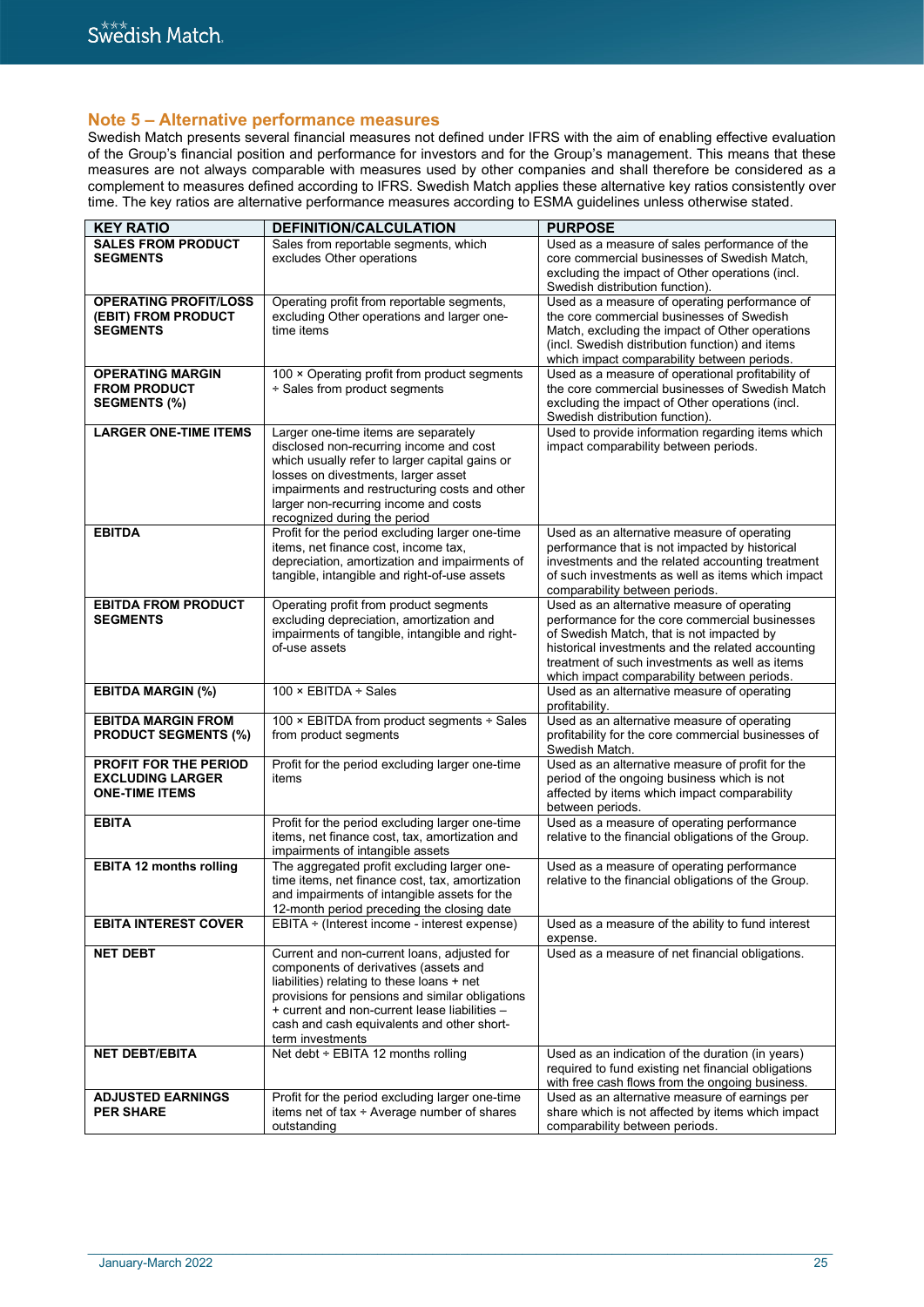# **EBITA and EBITDA**

| <b>MSEK</b>                                      |       | January-March | 12 months ended       | <b>Full year</b> |
|--------------------------------------------------|-------|---------------|-----------------------|------------------|
|                                                  | 2022  | 2021          | <b>March 31, 2022</b> | 2021             |
| <b>Profit for the period</b>                     | 1,493 | 1.780         | 5.931                 | 6,218            |
| Income tax expense                               | 444   | 485           | 1,681                 | 1,723            |
| Net finance cost                                 | 87    | 89            | 343                   | 345              |
| Operating profit for the period                  | 2,024 | 2,354         | 7,956                 | 8,286            |
| Less larger one-time items                       |       | $-300$        |                       | $-300$           |
| Amortization and impairment of intangible assets | 19    | 18            | 75                    | 75               |
| <b>EBITA</b>                                     | 2,043 | 2,073         | 8,031                 | 8,061            |
| Depreciation and impairment of tangible and      |       |               |                       |                  |
| right-of-use assets                              | 154   | 124           | 570                   | 540              |
| <b>EBITDA</b>                                    | 2,197 | 2,197         | 8,601                 | 8,601            |

# **EBITDA and EBITDA margin from product segments**

| <b>MSEK</b><br>January-March                                               |                |        | <b>Full year</b> |
|----------------------------------------------------------------------------|----------------|--------|------------------|
|                                                                            | 2022           | 2021   | 2021             |
| Operating profit for the period                                            | 2.024          | 2.354  | 8,286            |
| Less operating loss from Other operations                                  | 91             | 37     | 150              |
| Less larger one-time items                                                 | $\blacksquare$ | $-300$ | $-300$           |
| Operating profit from product segments                                     | 2.115          | 2,092  | 8,136            |
| Amortization, depreciation and impairment of intangible, tangible and      |                |        |                  |
| right-of-use assets                                                        | 173            | 142    | 615              |
| Less amortization, depreciation and impairment of intangible, tangible and |                |        |                  |
| right-of-use assets for Other operations                                   | $-16$          | $-15$  | -61              |
| <b>EBITDA from product segments</b>                                        | 2.272          | 2.219  | 8,690            |
| Sales from product segments                                                | 4,807          | 4.376  | 18,145           |
| <b>EBITDA margin from product segments, %</b>                              | 47.3           | 50.7   | 47.9             |

# **Larger one-time items**

| <b>MSEK</b>                                     | January-March            | <b>Full year</b> |      |
|-------------------------------------------------|--------------------------|------------------|------|
|                                                 | 2022                     | 2021             | 2021 |
| Settlement income                               |                          | 300              | 300  |
| Total larger one-time items in operating profit |                          | 300              | 300  |
| Income tax expense on settlement income         | $\overline{\phantom{a}}$ | -62              | -62  |
| Total larger one-time items in net profit       |                          | 238              | 238  |

# **Adjusted earnings per share**

| <b>Basic and diluted</b>                                    |           | January-March | 12 months ended | <b>Full year</b> |
|-------------------------------------------------------------|-----------|---------------|-----------------|------------------|
|                                                             | 2022      | 2021          | March 31, 2022  | 2021             |
| Profit for the period attributable to equity holders of the |           |               |                 |                  |
| Parent, MSEK                                                | 1.492     | 1,779         | 5.930           | 6,217            |
| Settlement income, net of tax, MSEK                         |           | $-238$        |                 | $-238$           |
| Profit for the period attributable to equity holders        |           |               |                 |                  |
| of the Parent, excl. larger one-time items, MSEK            | 1.492     | 1.542         | 5.930           | 5,979            |
| Weighted average number of shares outstanding,              |           |               |                 |                  |
| thousands $1$ )                                             | 1,527,114 | 1.582.097     | 1,551,633       | 1,565,379        |
| Adjusted earnings per share, SEK                            | 0.98      | 0.97          | 3.82            | 3.82             |

 $\_$  , and the state of the state of the state of the state of the state of the state of the state of the state of the state of the state of the state of the state of the state of the state of the state of the state of the

1) A share split (10:1) was made in May 2021. Historical share data in this report has been restated in accordance with IAS 33.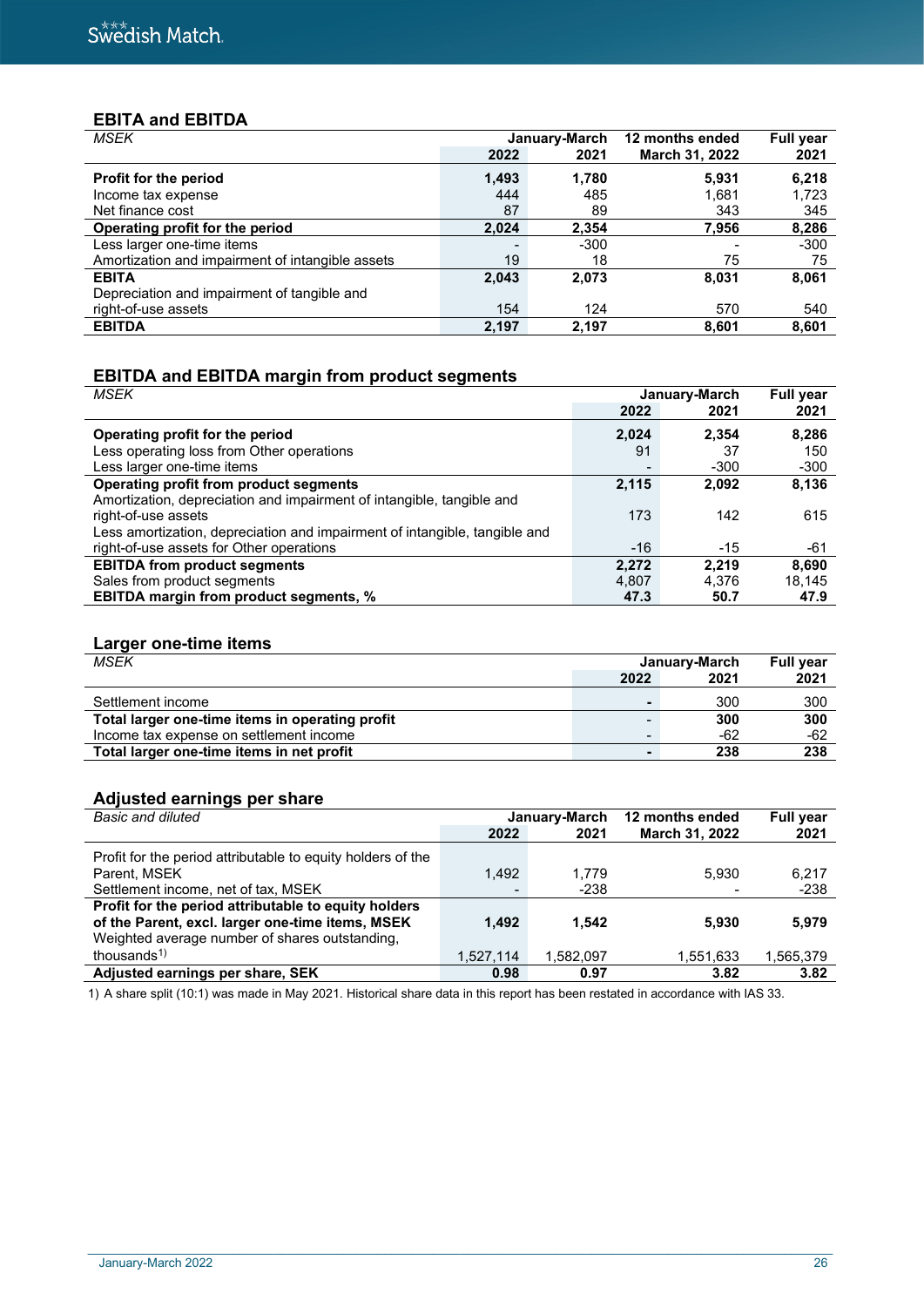### **EBITA interest cover**

| <b>MSEK</b>                 | January-March |       | 12 months ended       | <b>Full year</b> |
|-----------------------------|---------------|-------|-----------------------|------------------|
|                             | 2022          | 2021  | <b>March 31, 2022</b> | 2021             |
| <b>EBITA</b>                | 2,043         | 2,073 | 8,031                 | 8.061            |
| Interest income             |               |       | 33                    | 36               |
| Interest expense            | $-93$         | -93   | $-366$                | $-367$           |
| <b>EBITA interest cover</b> | 24.1          | 25.1  | 24.1                  | 24.3             |

#### **Net debt/EBITA**

| <b>MSEK</b>             | 12 months ended<br>March 31, 2022 | <b>Full vear</b><br>2021 |
|-------------------------|-----------------------------------|--------------------------|
| Net debt                | 13.238                            | 14.035                   |
| EBITA 12 months rolling | 8.031                             | 8,061                    |
| Net debt/EBITA          | 1.6                               | 47                       |

### **Net debt**

| <b>MSEK</b>                                                      | January-March | <b>Full year</b> |          |
|------------------------------------------------------------------|---------------|------------------|----------|
|                                                                  | 2022          | 2021             | 2021     |
| Non-current loans                                                | 13.523        | 13.789           | 14.197   |
| Current loans                                                    | 1.725         | 1.113            | 990      |
| Components of derivatives (liabilities) <sup>1)</sup>            | 120           | 103              | 112      |
| Components of derivatives (assets) <sup>2)</sup>                 | $-848$        | $-774$           | $-851$   |
| Non-current lease liabilities <sup>3)</sup>                      | 310           | 215              | 307      |
| Current lease liabilities <sup>4)</sup>                          | 102           | 80               | 96       |
| <b>Subtotal</b>                                                  | 14,931        | 14.527           | 14,851   |
| Net provision for pensions and similar obligations <sup>3)</sup> | 1,323         | 1.268            | 1.445    |
| Net asset for pensions and similar receivables <sup>5)</sup>     | $-193$        | -99              | $-140$   |
| Cash and cash equivalents                                        | $-2,823$      | $-3,732$         | $-2,121$ |
| Net debt                                                         | 13,238        | 11,964           | 14,035   |

1) Included in *Other non-current financial liabilities* and *Other current financial liabilities* in the condensed consolidated balance sheet. 2) Included in *Other non-current financial assets and receivables* and *Other current financial receivables* in the condensed

consolidated balance sheet.

3) Included in *Other non-current financial liabilities* in the condensed consolidated balance sheet.

4) Included in *Other current financial liabilities* in the condensed consolidated balance sheet.

5) Included in *Other non-current financial assets and receivables* in the condensed consolidated balance sheet.

Currency components of derivatives included in the net debt are recognized in the condensed consolidated balance sheet based on the total value of all components in the financial instrument, i.e. if the total value of the financial instrument is an asset, but includes a negative derivative component, that derivative component is recognized as a negative asset in the condensed consolidated balance sheet and vice versa.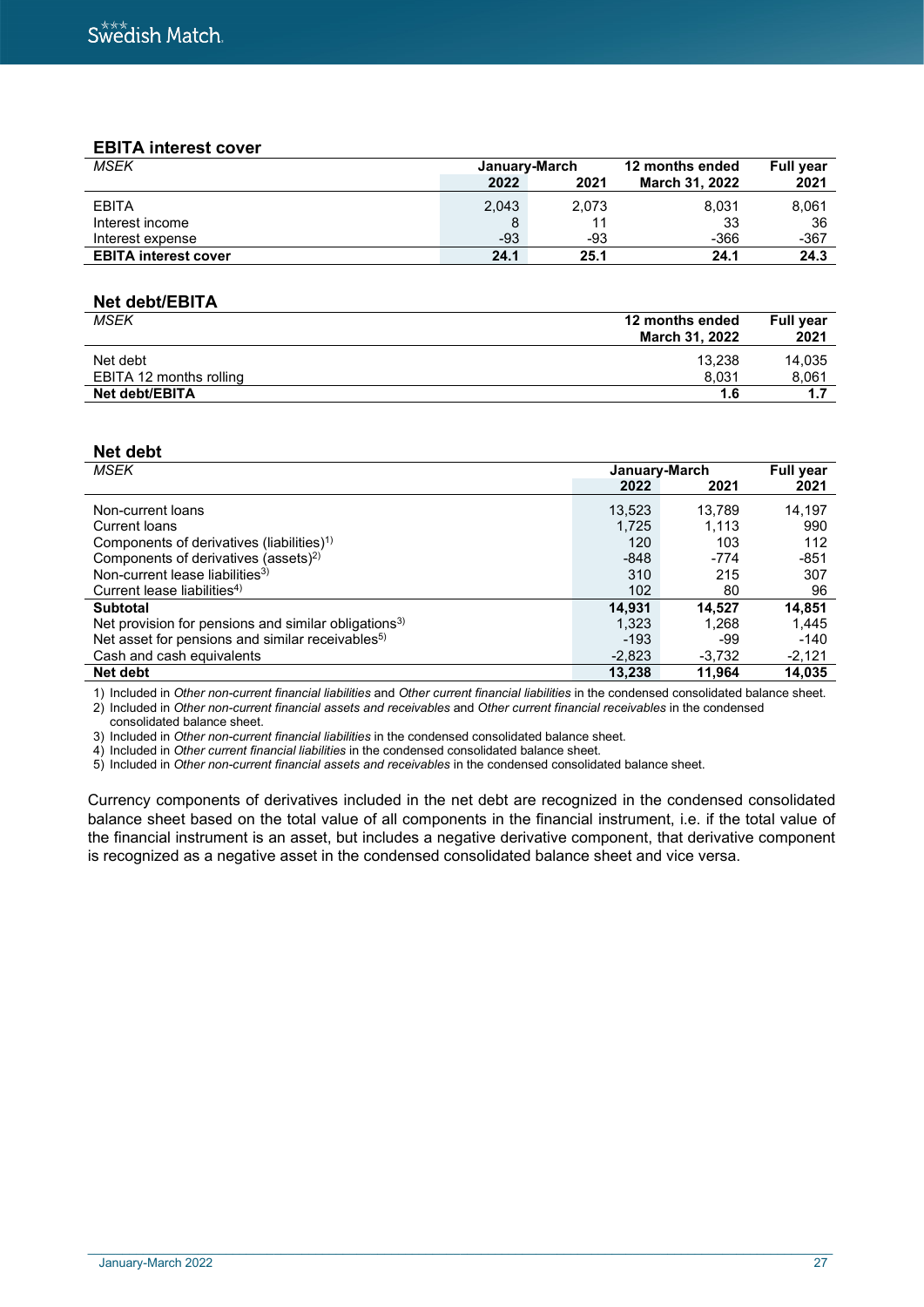# **Quarterly data**

# **Consolidated income statement in summary**

| <b>MSEK</b>                                                                                                  | Q1/22             | Q4/21             | Q3/21             | Q2/21             | Q1/21             |
|--------------------------------------------------------------------------------------------------------------|-------------------|-------------------|-------------------|-------------------|-------------------|
| <b>Sales</b><br>Cost of goods sold                                                                           | 4,892<br>$-1,630$ | 4,751<br>$-1,653$ | 4,778<br>$-1,612$ | 4,505<br>$-1,514$ | 4,455<br>$-1,469$ |
| <b>Gross profit</b>                                                                                          | 3,263             | 3,099             | 3,166             | 2,990             | 2,986             |
| Selling and administrative expenses<br>Share of net profit/loss in associated companies<br>Settlement income | $-1,243$<br>4     | $-1,194$<br>-5    | $-1,103$<br>12    | $-1,037$          | $-933$<br>300     |
| <b>Operating profit</b>                                                                                      | 2,024             | 1,901             | 2,075             | 1,956             | 2,354             |
| Finance income                                                                                               | 9                 | 12                | 6                 |                   | 11                |
| Finance costs                                                                                                | $-95$             | -95               | -94               | $-92$             | $-100$            |
| Net finance cost                                                                                             | $-87$             | -83               | -88               | -85               | -89               |
| Profit before income tax                                                                                     | 1,937             | 1,818             | 1,987             | 1,871             | 2,265             |
| Income tax expense                                                                                           | $-444$            | -360              | $-447$            | $-430$            | -485              |
| Profit for the period                                                                                        | 1,493             | 1,457             | 1,540             | 1,441             | 1,780             |
| Attributable to:                                                                                             |                   |                   |                   |                   |                   |
| Equity holders of the Parent                                                                                 | 1,492             | 1,457             | 1,539             | 1.441             | 1,779             |
| Non-controlling interests                                                                                    | 0                 | 0                 | 0                 | 0                 | 0                 |
| Profit for the period                                                                                        | 1,493             | 1,457             | 1,540             | 1,441             | 1,780             |

# **Quarterly data by product segment**

| <b>Sales</b>                |       |       |                   |       |       |
|-----------------------------|-------|-------|-------------------|-------|-------|
| <b>MSEK</b>                 | Q1/22 | Q4/21 | Q <sub>3/21</sub> | Q2/21 | Q1/21 |
| Smokefree                   | 3,262 | 3.242 | 3,100             | 2,955 | 2,823 |
| Cigars                      | 1,169 | 1,063 | 1,237             | 1,138 | 1,249 |
| Lights                      | 375   | 357   | 354               | 321   | 305   |
| Sales from product segments | 4,807 | 4.663 | 4,691             | 4.414 | 4.376 |
| Other operations            | 85    | 88    | 87                | 90    | 78    |
| <b>Sales</b>                | 4,892 | 4,751 | 4,778             | 4,505 | 4,455 |

# **Operating profit**

| . .<br>MSEK                            | Q1/22                    | Q4/21 | Q <sub>3/21</sub> | Q2/21                    | Q1/21 |
|----------------------------------------|--------------------------|-------|-------------------|--------------------------|-------|
| Smokefree                              | 1,613                    | 1.547 | 1,558             | 1,428                    | 1,465 |
| Cigars                                 | 445                      | 343   | 481               | 458                      | 560   |
| Lights                                 | 57                       | 67    | 60                | 103                      | 67    |
| Operating profit from product segments | 2.115                    | 1.957 | 2,099             | 1,988                    | 2,092 |
| Other operations                       | $-91$                    | -57   | $-24$             | $-32$                    | $-37$ |
| Settlement income                      | $\overline{\phantom{0}}$ |       | $\,$              | $\overline{\phantom{0}}$ | 300   |
| <b>Operating profit</b>                | 2.024                    | 1.901 | 2.075             | 1,956                    | 2,354 |

# **Operating margin by product segment**

| Percent                                | Q1/22 | Q4/21 | Q <sub>3/21</sub> | Q2/21 | Q1/21 |
|----------------------------------------|-------|-------|-------------------|-------|-------|
| Smokefree                              | 49.4  | 47.7  | 50.3              | 48.3  | 51.9  |
| Cigars                                 | 38.1  | 32.3  | 38.8              | 40.3  | 44.8  |
| Lights                                 | 15.1  | 18.7  | 17.0              | 31.9  | 22.0  |
| Operating margin from product segments | 44.0  | 42.0  | 44.7              | 45.0  | 47.8  |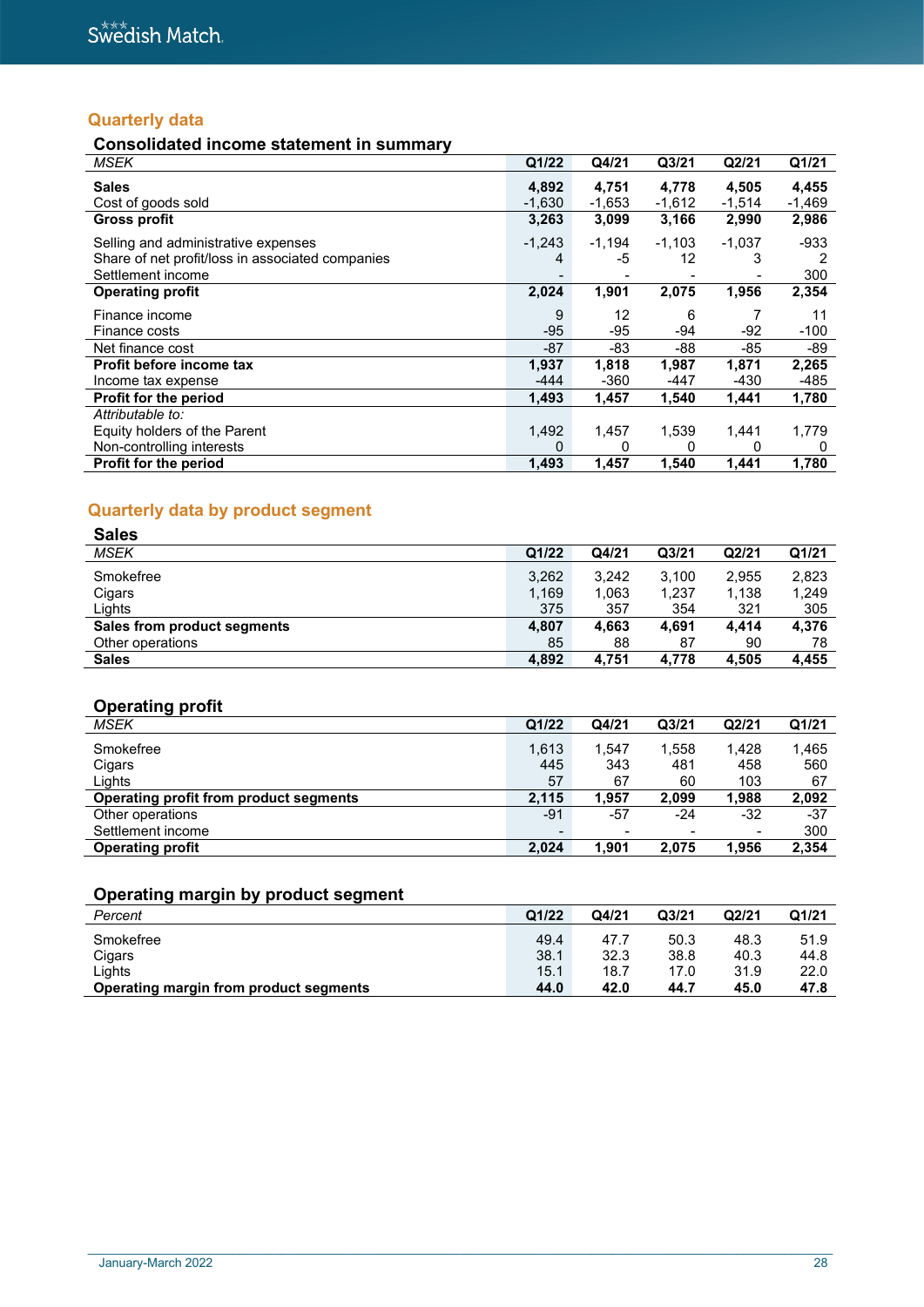### **EBITDA by product segment**

| <b>MSEK</b>                         | Q1/22     | Q4/21     | Q <sub>3/21</sub> | Q2/21      | Q1/21 |
|-------------------------------------|-----------|-----------|-------------------|------------|-------|
| Smokefree                           | 1.737     | 1.668     | .663              | 1.532      | 1.561 |
| Cigars<br>∟ights                    | 467<br>68 | 365<br>78 | 502               | 479<br>113 | 581   |
| <b>EBITDA from product segments</b> | 2.272     | 2.111     | 2.236             | 2.124      | 2,219 |

#### **EBITDA margin by product segment**

| Percent                                    | Q1/22 | Q4/21 | Q <sub>3/21</sub> | Q2/21 | Q1/21 |
|--------------------------------------------|-------|-------|-------------------|-------|-------|
| Smokefree                                  | 53.2  | 51.4  | 53.6              | 51.8  | 55.3  |
| Cigars                                     | 40.0  | 34.3  | 40.6              | 42.1  | 46.5  |
| ∟ights                                     | 18.2  | 21.8  | 20.0              | 35.3  | 25.3  |
| <b>EBITDA margin from product segments</b> | 47.3  | 45.3  | 47.7              | 48.1  | 50.7  |

### **Additional quarterly data**

#### **Depreciation, amortization and impairments**

| <b>MSEK</b>                   | Q1/22 | Q4/21 | Q <sub>3/21</sub> | Q2/21 | Q1/21 |
|-------------------------------|-------|-------|-------------------|-------|-------|
| Property, plant and equipment | 126   | 124   | 110               | 109   | 101   |
| Right-of-use assets           | 28    | 26    | 24                | 23    | 23    |
| Intangible assets             | 19    | 19    | 19                | 18    | 18    |
| Total                         | 173   | 169   | 152               | 151   | 142   |

### **Net finance cost**

| MSEK                            | Q1/22 | Q4/21 | Q <sub>3/21</sub> | Q2/21 | Q1/21 |
|---------------------------------|-------|-------|-------------------|-------|-------|
| Interest income                 |       | 12    |                   |       |       |
| Interest expense                | $-93$ | -91   | -92               | -90   | -93   |
| Net interest expense            | -85   | -79   | -86               | -84   | -83   |
| Other finance costs/income, net | $-2$  | -4    | -3                | - 1   | -6    |
| <b>Total net finance cost</b>   | $-87$ | -83   | -88               | -85   | -89   |

Contacts:

 $\frac{1}{2}$ 

 $\frac{1}{2}$ 

\_\_\_\_\_\_\_\_\_\_\_

Lars Dahlgren, President and Chief Executive Officer Phone +46 8 658 0441

Anders Larsson, Chief Financial Officer and Senior Vice President Group Finance Phone +46 10 139 3006

Emmett Harrison, Senior Vice President Investor Relations Phone +46 70 938 0173

Johan Levén, Investor Relations and Business Analysis Manager Phone +46 70 207 2116

This information is information that Swedish Match AB (publ) is obliged to make public pursuant to the EU Market Abuse Regulation and the Securities Markets Act. The information was submitted for publication, through the agency of the contact persons set out above, at 08.15 a.m. CET on May 11, 2022.

Swedish Match develops, manufactures, and sells quality products with market-leading brands in the product segments Smokefree, Cigars, and Lights. Production is located in seven countries, with sales concentrated in the US and Scandinavia. The Swedish Match share is listed on Nasdaq Stockholm (SWMA).

Swedish Match's vision is a world without cigarettes. Some of its well-known brands include: *General, Longhorn, ZYN, Game, America's Best Chew, Fiat Lux,* and *Cricket*.